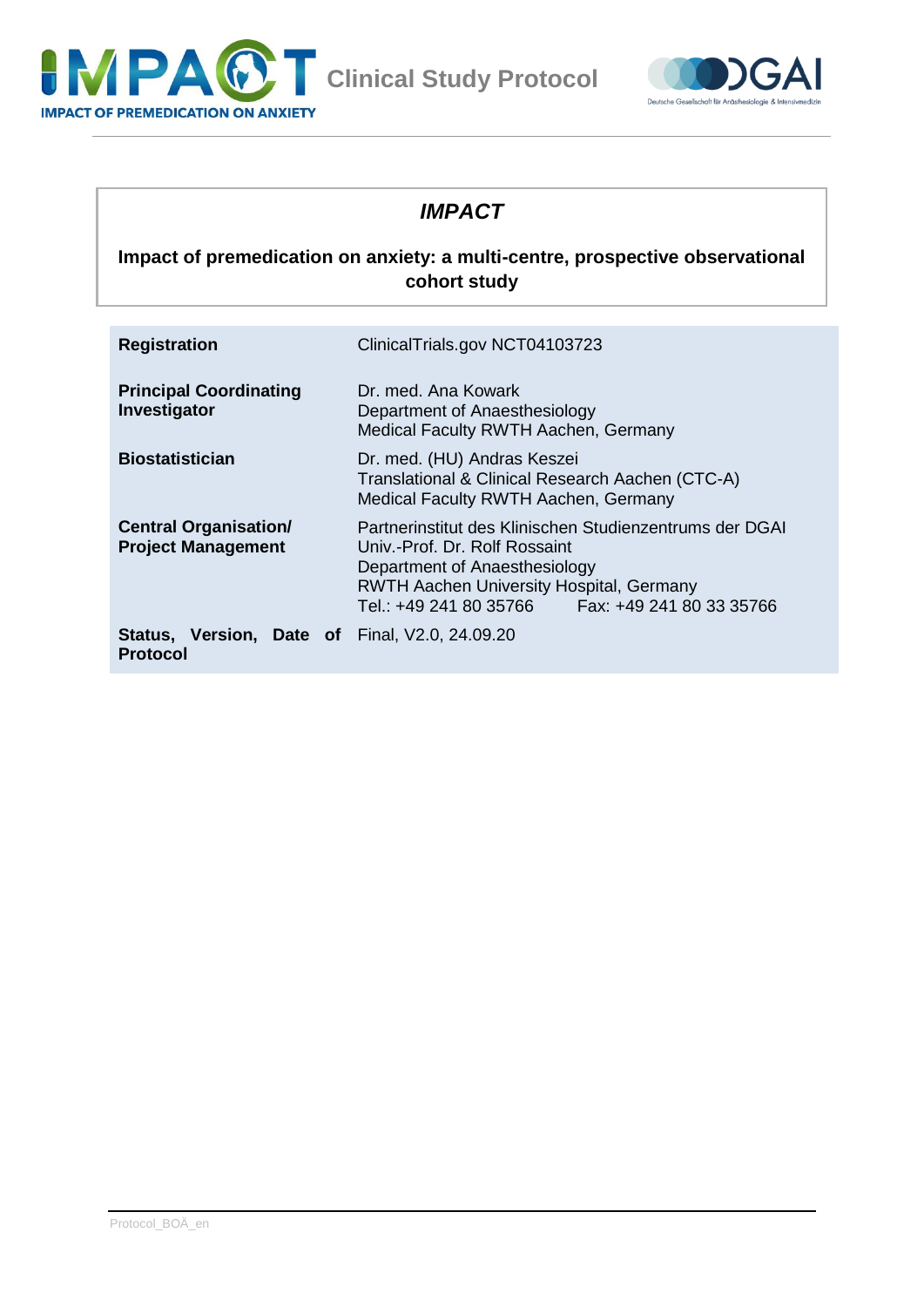# **Study coordinator, Investigators and administrative Structure**

#### **Principal Study Coordinator**

PD Dr. Ana Kowark, M.D. **Consultant** Department of Anaesthesiology – Medical Faculty RWTH Aachen Pauwelsstr. 30, D-52074 Aachen, Germany T +49 241 80 35766 F +49 241 80 3335766

E-Mail:akowark@ukaachen.de

#### **Deputy Coordinating Investigator**

Dr. Linda Grüßer Resident physician, Clinical Research Fellow Department of Anaesthesiology University Hospital Aachen Pauwelsstr. 30, 52074 Aachen, Germany T +49 241 80 38189

F +49 241 80 3335766

E-Mail:lgruesser@ukaachen.de

#### **Steering Committtee (alphabetical order)**

Prof. Dr. Mark Coburn, Department of Anaesthesiology and Intensive Care Medicine, University Hospital Bonn

PD Dr. Berthold Drexler, Department of Anaesthesiology and Intensive Care, University Hospital Tübingen

Prof. Dr. Peter Kienbaum, Department of Anaesthesiology –University Hospital Düsseldorf

Prof. Dr. Jan Rossaint, Department of Anaesthesiology and Intensive Care – University Hospital Münster

Prof. Dr. Rolf Rossaint, Department of Anaesthesiology – Medical Faculty RWTH Aachen

Prof. Dr. Robert D. Sanders, Department of Anesthesiology, School of Medicine and Public Health, University of Wisconsin, Madison, WI, USA

Prof. Dr. Gerhard Schneider, Department of Anaesthesiology and Intensive Care – Klinikum rechts der Isar, Technische Universität München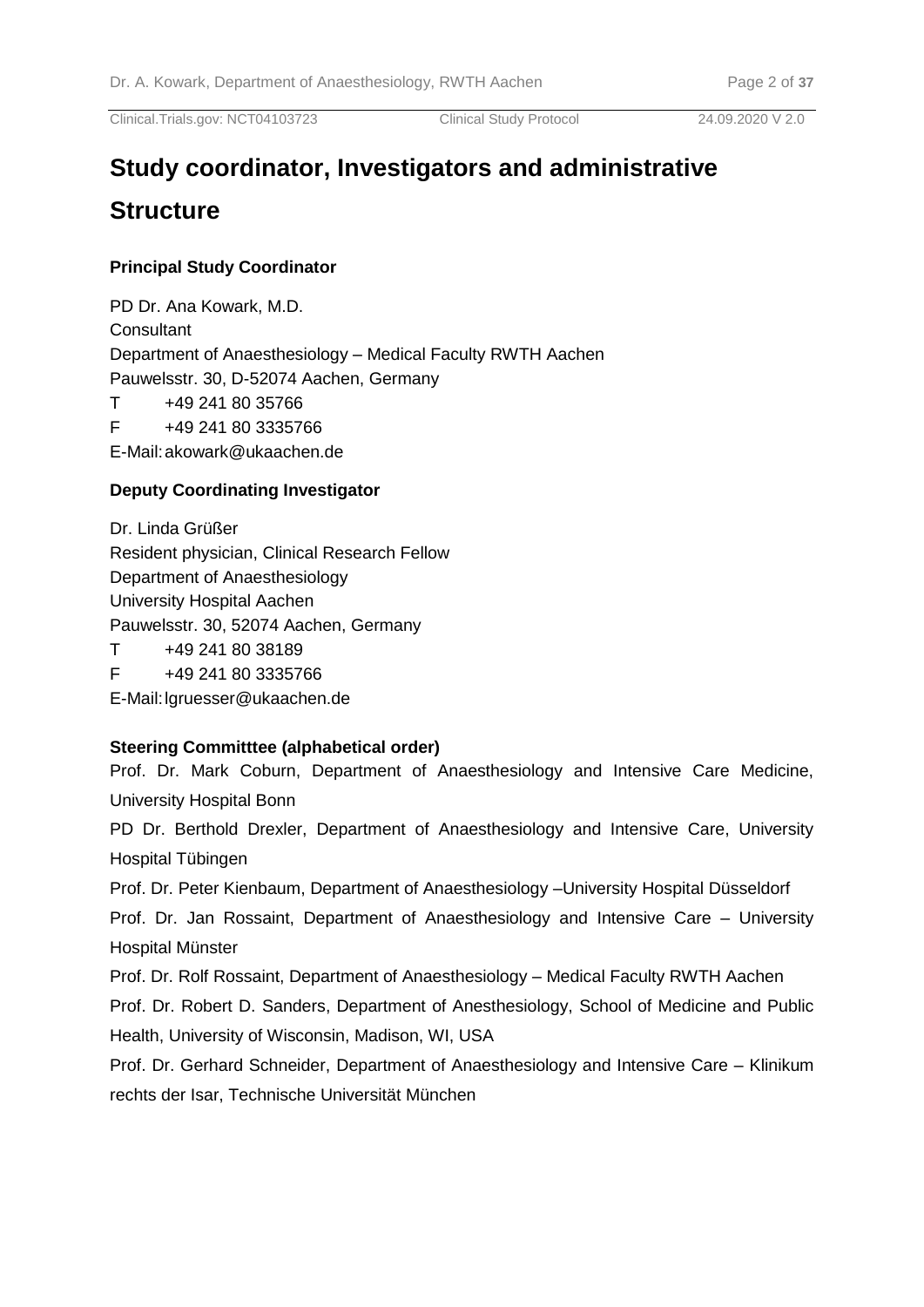#### **Biostatistician**

Dr. med. (HU) Andras Keszei Centre for Translational & Clinical Research Aachen (CTC-A) Medical Faculty RWTH Aachen, Germany T +49 241 80 37238 F +49 241 80 33 80092

E-mail: akeszei@ukaachen.de

## **Primary Ethics Committee**

Ethics Committee at the Medical Faculty of the RWTH Aachen University Chairman: Univ.-Prof. Dr. med. G. Schmalzing Pauwelsstraße 30, D-52074 Aachen, Germany

T +49 241 80 89963

 $F + 492418082012$ 

E-Mail ekaachen@ukaachen.de

## **Central Organisation / Project Management / Monitoring**

Partnerinstitut des Klinischen Studienzentrums der DGAI Leiter: Univ.-Prof. Dr. Rolf Rossaint Department of Anaesthesiology RWTH Aachen University Hospital Pauwelsstraße 30, D-52074 Aachen, Germany T +49 241 80 35766

F +49 241 80 33 35766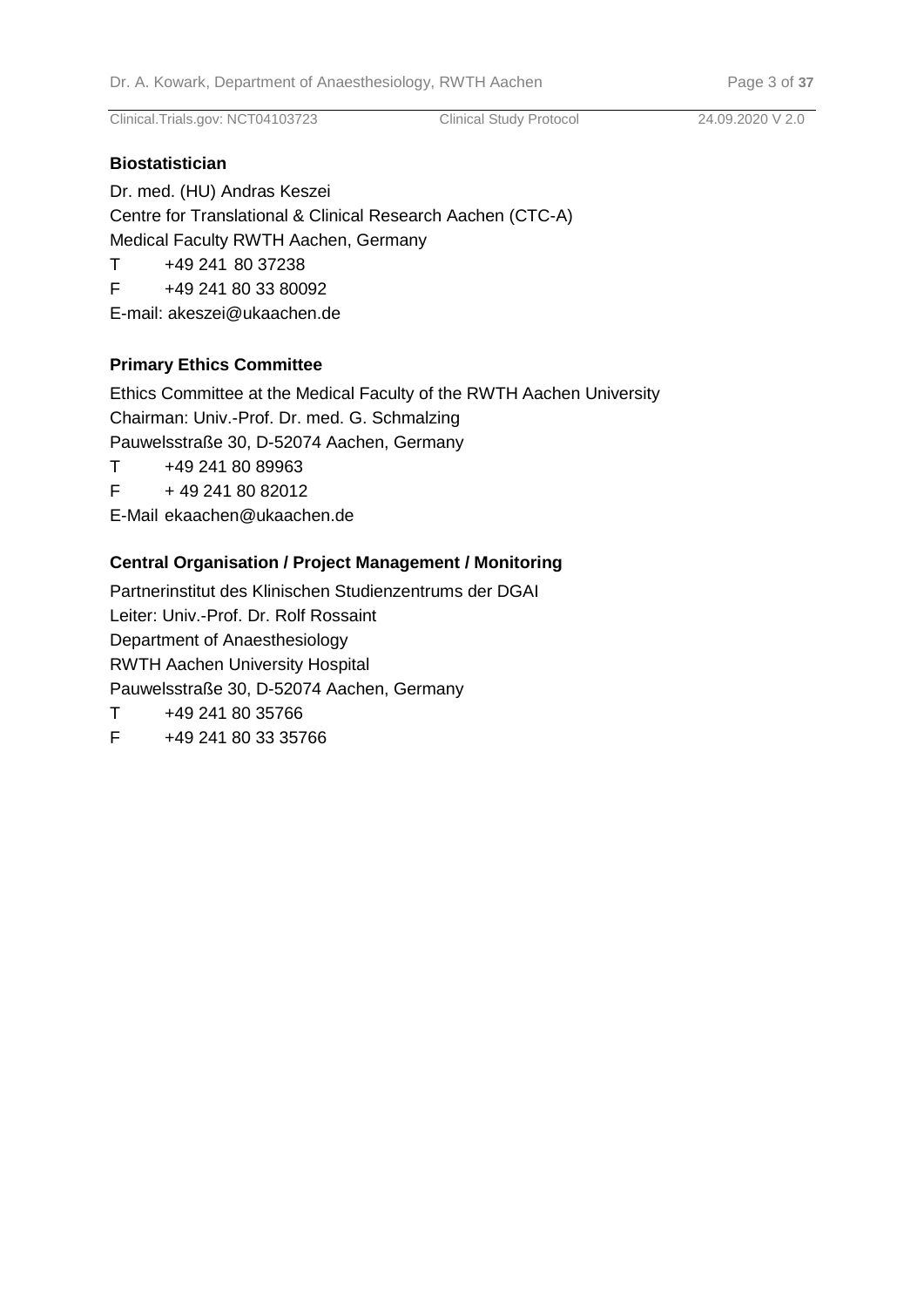Clinical.Trials.gov: NCT04103723

**Clinical Study Protocol** 

# **Table of Contents**

|                         |     | Study coordinator, Investigators and administrative Structure  2 |  |
|-------------------------|-----|------------------------------------------------------------------|--|
|                         |     |                                                                  |  |
|                         |     |                                                                  |  |
| $\mathbf 1$             |     |                                                                  |  |
|                         | 1.1 |                                                                  |  |
|                         | 1.2 |                                                                  |  |
| 2 <sup>1</sup>          |     |                                                                  |  |
|                         | 2.1 |                                                                  |  |
|                         | 2.2 |                                                                  |  |
| $\mathbf{3}$            |     |                                                                  |  |
|                         | 3.1 |                                                                  |  |
|                         |     |                                                                  |  |
|                         |     |                                                                  |  |
|                         |     |                                                                  |  |
|                         |     |                                                                  |  |
|                         | 3.2 |                                                                  |  |
|                         |     |                                                                  |  |
|                         |     |                                                                  |  |
|                         |     |                                                                  |  |
|                         | 3.3 |                                                                  |  |
|                         | 3.4 |                                                                  |  |
| $\overline{\mathbf{4}}$ |     |                                                                  |  |
|                         | 4.1 |                                                                  |  |
|                         | 4.2 |                                                                  |  |
| 5                       |     |                                                                  |  |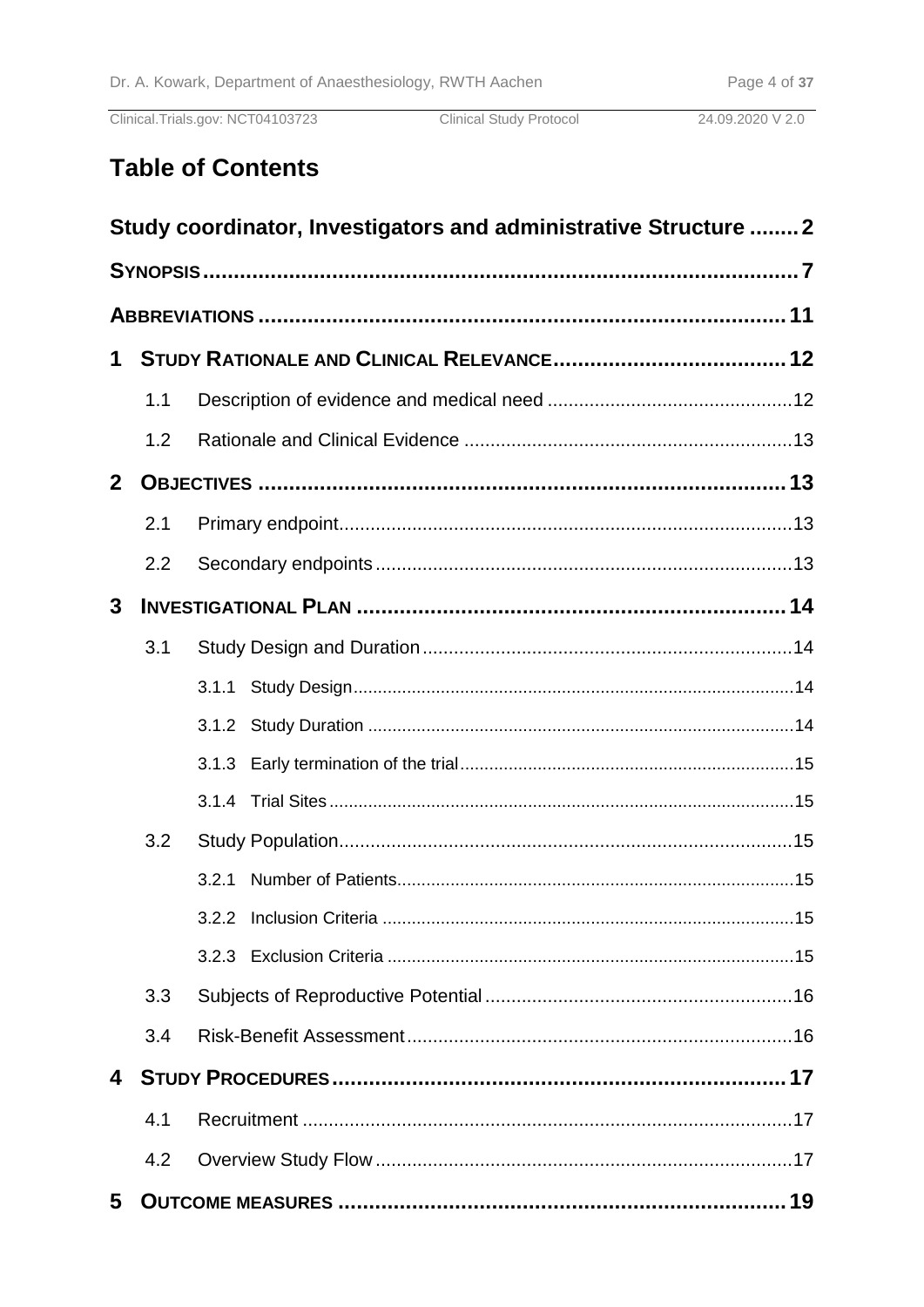|             |      | Clinical Study Protocol 24.09.2020 V 2.0<br>Clinical.Trials.gov: NCT04103723 |  |
|-------------|------|------------------------------------------------------------------------------|--|
|             | 5.1  |                                                                              |  |
|             |      |                                                                              |  |
|             |      |                                                                              |  |
| 6           |      | SAFETY DATA COLLECTION, RECORDING AND REPORTING  22                          |  |
| $\mathbf 7$ |      |                                                                              |  |
| 8           |      |                                                                              |  |
|             | 8.1  |                                                                              |  |
|             | 8.2  |                                                                              |  |
| 9           |      |                                                                              |  |
|             |      |                                                                              |  |
|             | 10.1 |                                                                              |  |
|             | 10.2 |                                                                              |  |
|             |      |                                                                              |  |
|             |      |                                                                              |  |
|             |      |                                                                              |  |
|             | 10.6 |                                                                              |  |
|             |      |                                                                              |  |
|             | 11.1 |                                                                              |  |
|             |      |                                                                              |  |
|             |      |                                                                              |  |
|             |      |                                                                              |  |
|             |      |                                                                              |  |
|             |      |                                                                              |  |
|             |      |                                                                              |  |
|             |      |                                                                              |  |
|             |      |                                                                              |  |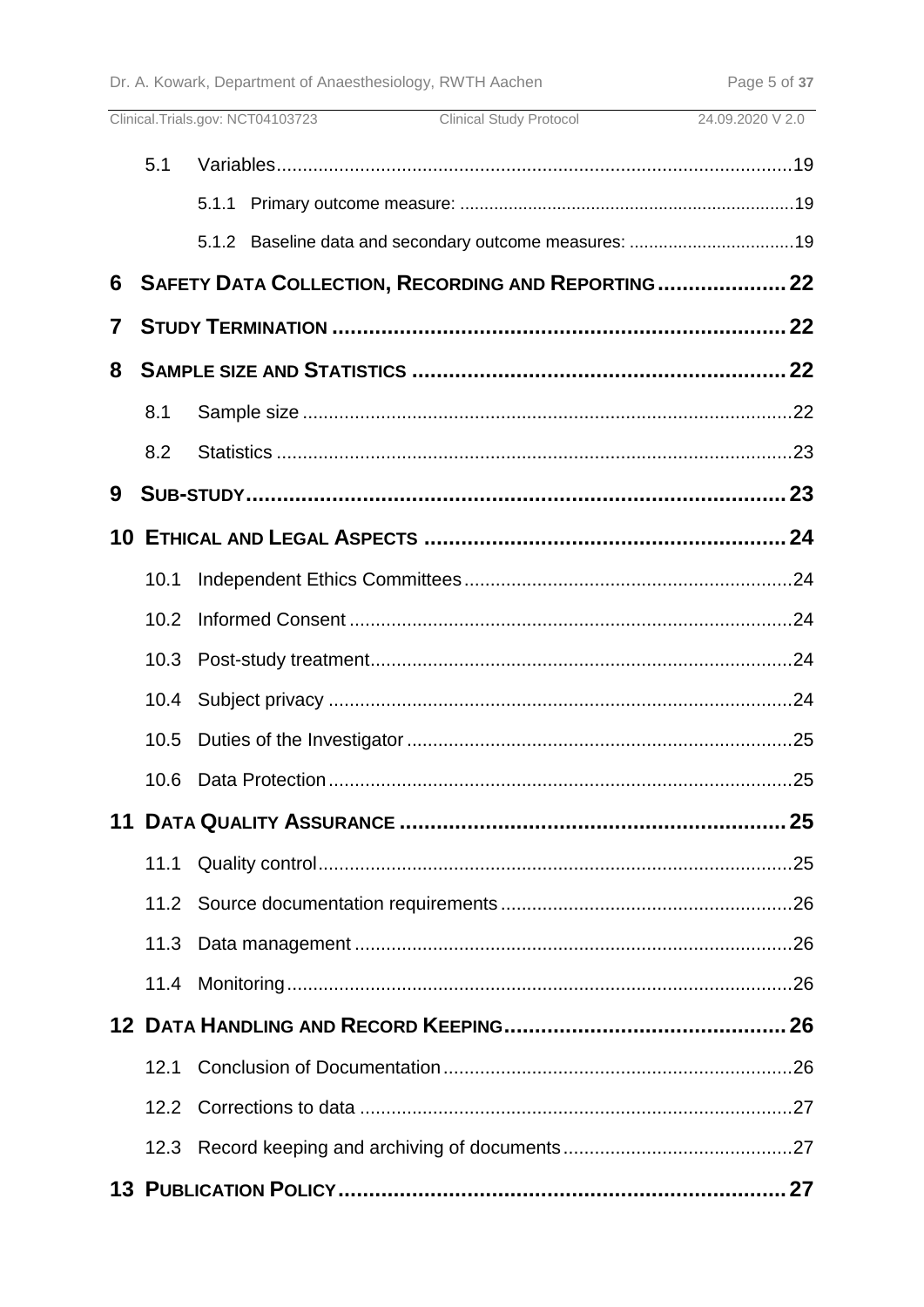Clinical.Trials.gov: NCT04103723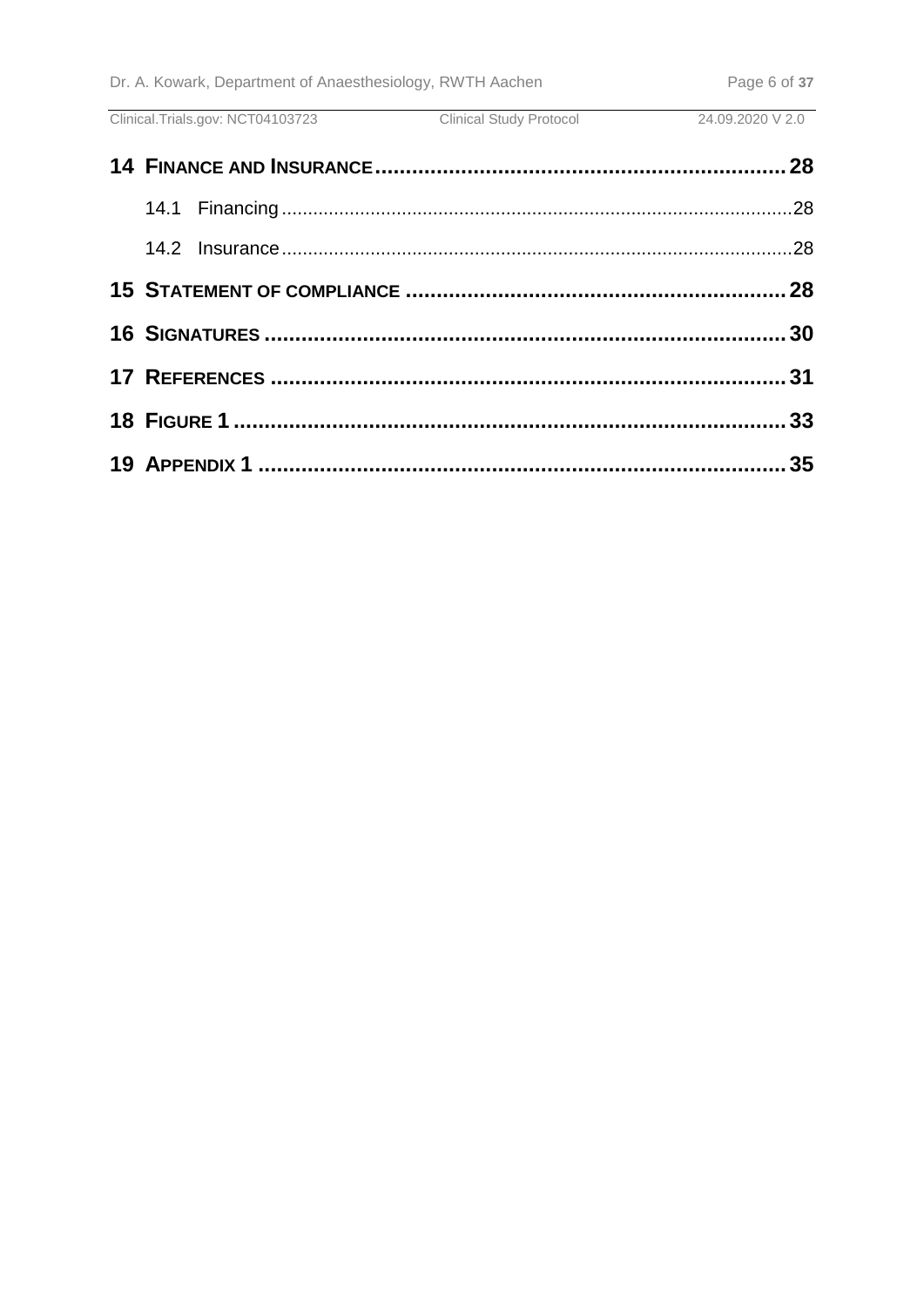# **Synopsis**

| <b>Item</b>                                              | <b>Description</b>                                                                                                                                                                                                                                                                                                                                                                                                                                                                                                                                                                                                                                                                                                                                                        |  |  |  |
|----------------------------------------------------------|---------------------------------------------------------------------------------------------------------------------------------------------------------------------------------------------------------------------------------------------------------------------------------------------------------------------------------------------------------------------------------------------------------------------------------------------------------------------------------------------------------------------------------------------------------------------------------------------------------------------------------------------------------------------------------------------------------------------------------------------------------------------------|--|--|--|
| <b>Study Title</b>                                       | Impact of premedication on anxiety: a multi-centre, prospective<br>observational cohort study                                                                                                                                                                                                                                                                                                                                                                                                                                                                                                                                                                                                                                                                             |  |  |  |
| <b>Study Short Name</b>                                  | <b>IMPACT</b>                                                                                                                                                                                                                                                                                                                                                                                                                                                                                                                                                                                                                                                                                                                                                             |  |  |  |
| <b>Protocol version</b>                                  | Version 2.0, 24.09.2020                                                                                                                                                                                                                                                                                                                                                                                                                                                                                                                                                                                                                                                                                                                                                   |  |  |  |
| <b>Registration</b><br>with<br><b>ClinicalTrials.gov</b> | NCT04103723                                                                                                                                                                                                                                                                                                                                                                                                                                                                                                                                                                                                                                                                                                                                                               |  |  |  |
| <b>Regulations</b>                                       | The implementation of this project is subject to $\S$ 15 of the medical<br>professional code for doctors in North Rhine Westphalia (BOÄ NRW).<br>The project will be carried out in accordance to the Declaration of<br>Helsinki, ICH E6 Guideline for Good Clinical Practice (GCP), local<br>rules, regulations and applicable requirements. The trial will follow the<br>new European General Data Protection Regulation, which became<br>applicable on 25 May 2018.                                                                                                                                                                                                                                                                                                    |  |  |  |
| <b>Funding</b>                                           | This is an investigator-initiated trial. This trial is funded by the German<br>Society for Anaesthesia and Intensive Medicine (DGAI) and will be<br>supported by the Department of Anaesthesiology, Medical Faculty<br><b>RWTH Aachen, Germany</b>                                                                                                                                                                                                                                                                                                                                                                                                                                                                                                                        |  |  |  |
| <b>Risk Benefit</b><br><b>Assessment</b>                 | This is a solely observational trial, conducted during the clinical<br>routine. The only study-related interventions are non-invasive<br>questionnaires and one mobility task in elderly patients. We do not<br>expect any harm related to the study.                                                                                                                                                                                                                                                                                                                                                                                                                                                                                                                     |  |  |  |
|                                                          | IMPACT may improve current premedication standards. It will provide<br>evidence-based information to patients, physicians and patient<br>advocacy groups with regard to alleviation of preoperative anxiety,<br>improvement of functional patient outcome and the appropriate<br>treatment of preoperative anxiety.                                                                                                                                                                                                                                                                                                                                                                                                                                                       |  |  |  |
| <b>Key Words</b>                                         | Midazolam, Premedication, Preoperative anxiety, Surgery                                                                                                                                                                                                                                                                                                                                                                                                                                                                                                                                                                                                                                                                                                                   |  |  |  |
| <b>Medical Study</b><br><b>Rationale</b>                 | Generalised premedication with benzodiazepines in all surgical<br>patients has become questionable, regarding the risk-benefit<br>assessment and the lack of evidence for this practice. One of the main<br>justifications for premedication with benzodiazepines is its anxiolytic<br>effect. Anxiety is associated with postoperative cognitive and<br>behavioural changes, physiological reactions, increased need of<br>anaesthetic drugs and altered perception of pain, mood swings,<br>wound-healing problems and alteration of the immune system.<br>However, several investigations revealed negative side-effects like<br>dose-dependent sedation up to respiratory depression, prolonged<br>extubation-time, impaired psychomotor function, paradox reactions, |  |  |  |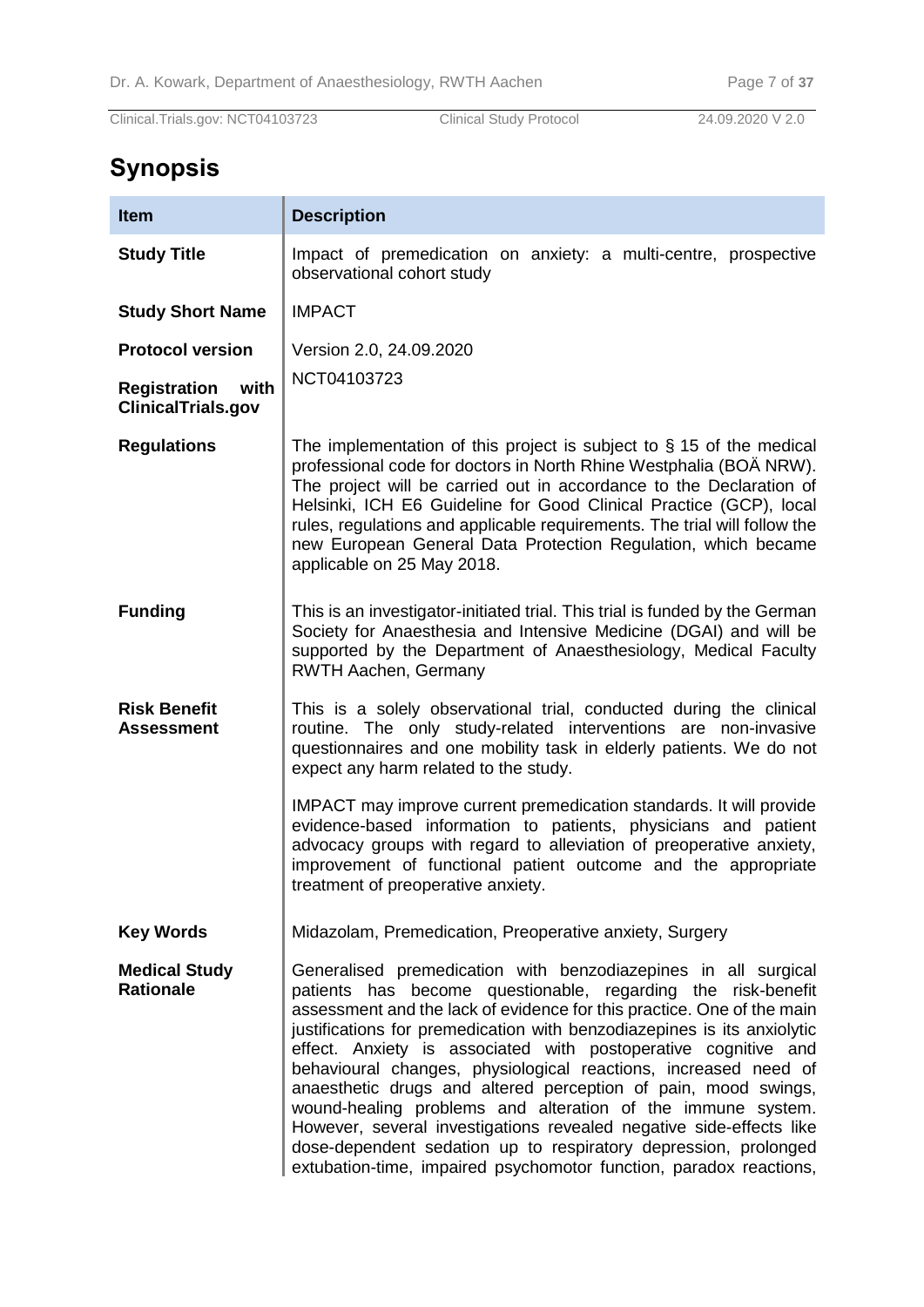| <b>Item</b>                | <b>Description</b>                                                                                                                                                                                                     |  |
|----------------------------|------------------------------------------------------------------------------------------------------------------------------------------------------------------------------------------------------------------------|--|
|                            | antegrade amnesia, increased pneumonia rates and postoperative<br>delirium.                                                                                                                                            |  |
|                            | In Germany midazolam is the most frequently administered<br>premedication. A survey revealed that about one third of the German<br>hospitals withhold a premedication in patients older than 74 years.                 |  |
|                            | The evidence for this practice, as well as the indiscriminate<br>preoperative premedication for all adult patients is low.                                                                                             |  |
| <b>Study Objectives</b>    | IMPACT aims to evaluate the clinical routine practice of premedication<br>in German-speaking hospitals of the DACH countries and to estimate<br>the influence of premedication on anxiety reduction.                   |  |
| <b>Evaluation Criteria</b> | <b>Primary endpoint</b>                                                                                                                                                                                                |  |
|                            | Change of the preoperative anxiety level, measured with the<br>Amsterdam Preoperative Anxiety and Information Scale (APAIS), at<br>arrival in the operating room before induction of anaesthesia.                      |  |
|                            | <b>Secondary endpoints</b>                                                                                                                                                                                             |  |
|                            | Evaluation of the clinical routine practice of premedication<br>٠<br>Perioperative haemodynamic and respiratory variables (blood<br>$\bullet$<br>pressure, heart rate and SpO2)                                        |  |
|                            | Frailty                                                                                                                                                                                                                |  |
|                            | Patient satisfaction on the first postoperative day<br>Functional and cognitive recovery<br>$\bullet$                                                                                                                  |  |
|                            | Early postoperative delirium<br>$\bullet$                                                                                                                                                                              |  |
|                            | Perioperative change of well-being, pain and sleeping<br>٠<br>Degree of patient cooperation immediate preoperatively<br>٠                                                                                              |  |
|                            | Amount of patients with rescue-midazolam application<br>$\bullet$                                                                                                                                                      |  |
|                            | Time to extubation<br>$\bullet$<br>Change in the health-related quality of life assessment 30 days<br>$\bullet$<br>after surgery                                                                                       |  |
|                            | Longer-term outcomes on 30 <sup>th</sup> postoperative day including<br>mortality and the new-onset of serious cardiac or pulmonary<br>complications, acute stroke, or acute kidney injury                             |  |
|                            | Subgroup analysis according to the baseline characteristics<br>٠<br>(comprising<br>anxiousness,<br>comorbidity-<br>age-groups,<br>e.g.<br>subgroups)                                                                   |  |
|                            | Effects of baseline characteristics on the primary endpoint                                                                                                                                                            |  |
|                            | Predefined perioperative complications on the surgery day<br>Hospital length of stay (LOS) and ICU-LOS                                                                                                                 |  |
| <b>Study Design</b>        | International, multicentre, prospective, cohort study                                                                                                                                                                  |  |
| <b>Study Duration</b>      | Duration of subject participation: from surgery day until follow-up<br>visit 30 days after surgery                                                                                                                     |  |
|                            | <b>Planned recruitment period:</b> The study recruitment period will be<br>finished after enrolment of 4000 patients. The recruitment period is<br>expected to last 12 months and to start in September 2019, followed |  |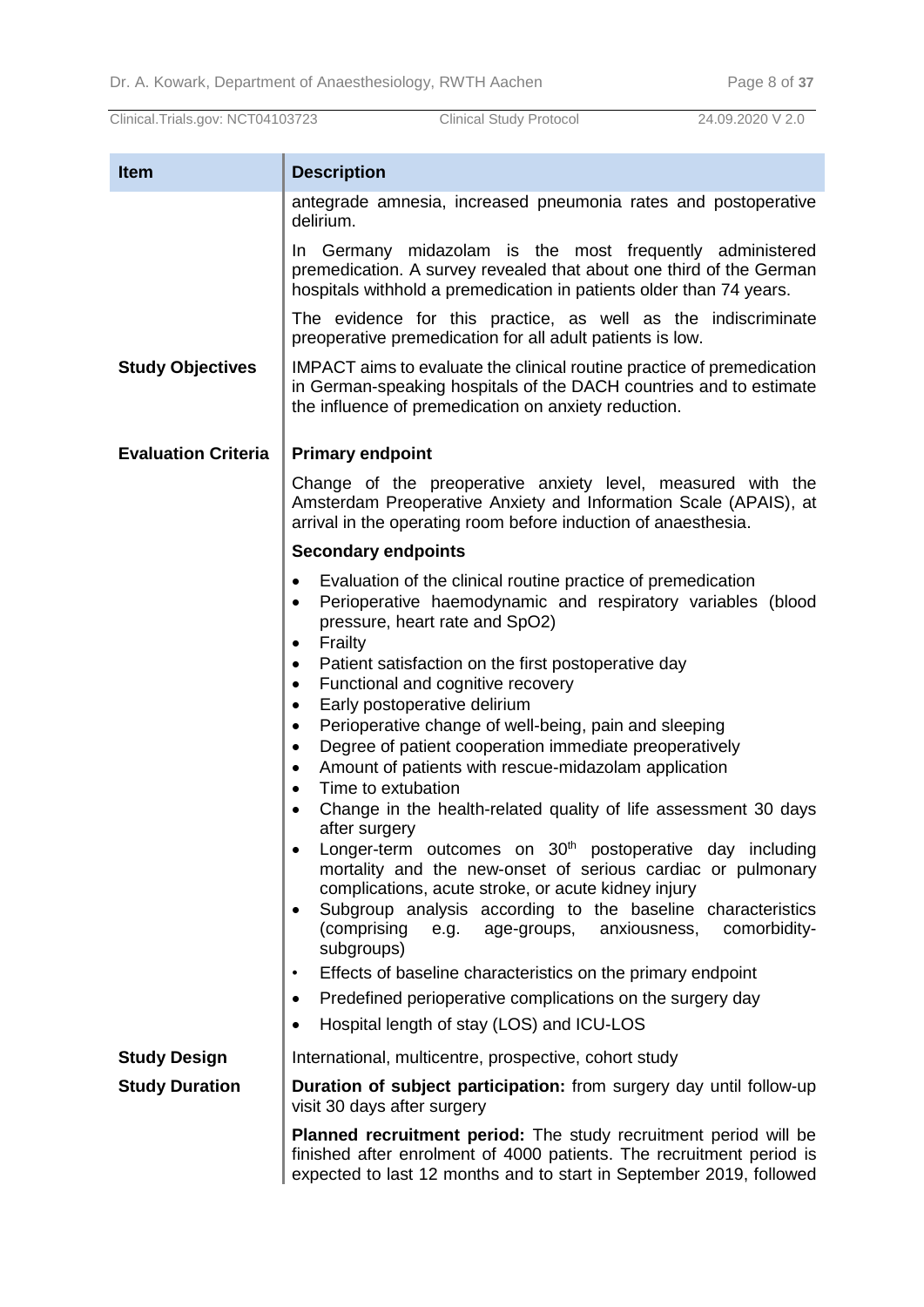| <b>Item</b>                           | <b>Description</b>                                                                                                                                                                                                                                                                                                                                                                                                                                                                                                                                                                                                                                                    |  |
|---------------------------------------|-----------------------------------------------------------------------------------------------------------------------------------------------------------------------------------------------------------------------------------------------------------------------------------------------------------------------------------------------------------------------------------------------------------------------------------------------------------------------------------------------------------------------------------------------------------------------------------------------------------------------------------------------------------------------|--|
|                                       | by a follow-up period of 30 days for the last patient in. Data cleaning,<br>processing, analysis and reporting is expected to last 5 further months.                                                                                                                                                                                                                                                                                                                                                                                                                                                                                                                  |  |
| <b>Number of</b><br>subjects          | 4000 patients in total                                                                                                                                                                                                                                                                                                                                                                                                                                                                                                                                                                                                                                                |  |
| <b>Number of sites</b>                | At least 25-30 sites from the German speaking countries (Germany,<br>Austria and Switzerland)                                                                                                                                                                                                                                                                                                                                                                                                                                                                                                                                                                         |  |
| <b>Inclusion Criteria</b>             | 1. Only legally competent patients<br>2. Written informed consent prior to study participation<br>3. Age $\geq$ 18, both genders<br>4. Elective surgery<br>5. Expected surgery duration ≥ 30 minutes<br>6. Planned general or combined regional<br>and<br>general<br>anaesthesia<br>7. Planned extubation (or removal of airway device) at the end of<br>surgery                                                                                                                                                                                                                                                                                                      |  |
| <b>Exclusion Criteria</b>             | 1. Age $<$ 18 years<br>2. Non-fluency in German language<br>3. Alcohol and/ or drugs abuse<br>4. Chronic benzodiazepine treatment<br>5. Intracranial surgery<br>6. Local or solely regional anaesthesia<br>7. Monitored anaesthesia care/ Sedation<br>8. Cardiac surgery<br>9. Ambulatory surgery<br>10. Repeated surgery, with previous participation<br>11. Expected continuous mandatory ventilation after surgery<br>12. Patients with severe neurological or psychiatric disorders<br>13. Refusal of study participation by the patient                                                                                                                          |  |
| <b>Treatment and</b><br><b>Visits</b> | Patients, meeting all inclusion and none exclusion criteria, will be<br>enrolled in the study, independent whether they will receive a<br>premedication or not.<br><b>Visit 0 (Baseline Visit)</b><br>Patient information and written informed consent. Assessment of the<br>patient demographics, vital data, medical history, laboratory values<br>done in the clinical routine and study-specific baseline tests (anxiety,<br>cognitive and functional assessment of independency, delirium<br>assessment, health-related quality of life assessment, pain, sleeping<br>and well-being, and frailty assessment).<br>Visit 1 (Surgery day, pre- and intraoperative) |  |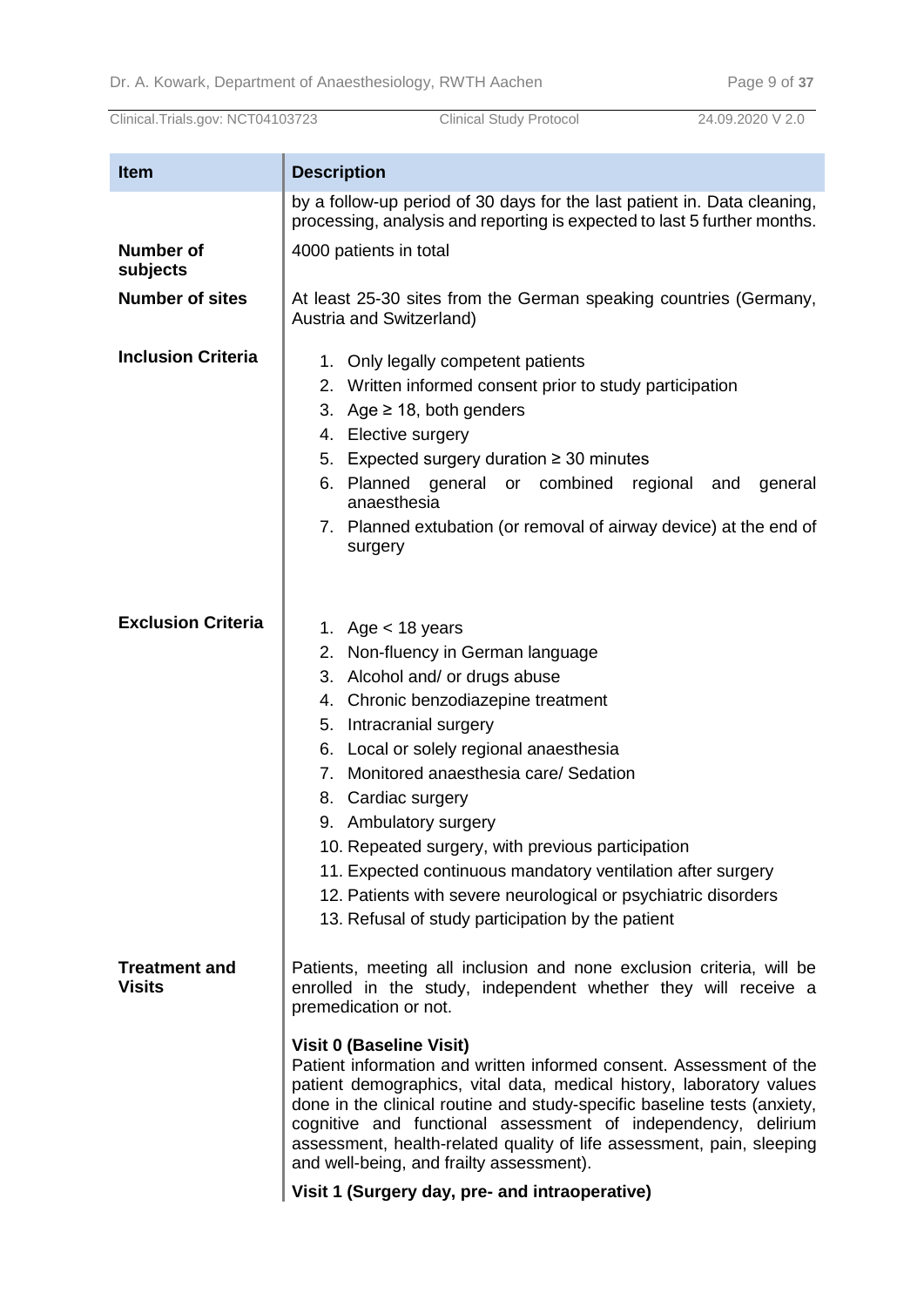| <b>Item</b>                          | <b>Description</b>                                                                                                                                                                                                                                                                                                                                                                                                                                                                                                                                                                                                                                                                                                                                                                                                                                                                                                                                                                                                                                                                         |
|--------------------------------------|--------------------------------------------------------------------------------------------------------------------------------------------------------------------------------------------------------------------------------------------------------------------------------------------------------------------------------------------------------------------------------------------------------------------------------------------------------------------------------------------------------------------------------------------------------------------------------------------------------------------------------------------------------------------------------------------------------------------------------------------------------------------------------------------------------------------------------------------------------------------------------------------------------------------------------------------------------------------------------------------------------------------------------------------------------------------------------------------|
|                                      | Upon arrival into the operating room, assessment of patient's anxiety<br>level, cooperation, pain, well-being, patient's vital data and the amount<br>of received premedication and antihypertensive medication before<br>anaesthesia induction. Patient's vital data shortly after induction.<br>Anaesthesia- and surgery-related data, time to extubation.                                                                                                                                                                                                                                                                                                                                                                                                                                                                                                                                                                                                                                                                                                                               |
|                                      | Visit 2 (Surgery day, postoperative)<br>The patient will undergo further study-specific assessments in the<br>post-anaesthesia care unit (PACU) or intensive care unit (ICU). Among<br>others we will assess: Patients' vital data, pain, quality of well-being<br>and predefined complications.                                                                                                                                                                                                                                                                                                                                                                                                                                                                                                                                                                                                                                                                                                                                                                                           |
|                                      | Visit 3 (First postoperative day)                                                                                                                                                                                                                                                                                                                                                                                                                                                                                                                                                                                                                                                                                                                                                                                                                                                                                                                                                                                                                                                          |
|                                      | A follow-up visit with study-specific assessments will be performed on<br>the ward or ICU. Among others these will comprise: patient<br>satisfaction, amnesia, cognitive assessment, delirium and predefined<br>complications.                                                                                                                                                                                                                                                                                                                                                                                                                                                                                                                                                                                                                                                                                                                                                                                                                                                             |
|                                      | Visit 4 (30. postoperative day)<br>A follow-up visit with study-specific assessments will be performed via<br>telephone or on ward, if the patient is still in hospital. The assessments<br>will comprise among others: mortality, serious cardiac or pulmonary<br>complications, acute stroke, or acute kidney injury health-related<br>quality of life, cognitive and functional assessment and hospital/ICU<br>length of stay data.<br>The study participation ends after the follow-up call via telephone/ visit                                                                                                                                                                                                                                                                                                                                                                                                                                                                                                                                                                       |
|                                      | and the hospital database review on the 30 <sup>st</sup> postoperative day.                                                                                                                                                                                                                                                                                                                                                                                                                                                                                                                                                                                                                                                                                                                                                                                                                                                                                                                                                                                                                |
| Sample size and<br><b>Statistics</b> | The sample size is based on practical considerations and calculation<br>examples. We assumed that a clinical relevant anxiety reduction is<br>represented by 2 points of the APAIS score. Furthermore, from our<br>experience, we assume that 2/3 of the cohort will receive<br>premedication. Based on the APAIS validation study of Berth et al. we<br>have calculated at a 5% significance level with power of 80%, using<br>an unpaired t-test (equal variances) and with a 2:1 ratio of<br>premedication vs. no premedication, that we need 207 patients for the<br>overall premedication effect. We will further detect possible interaction<br>of premedication with baseline characteristics. Applying statistical<br>approved interaction models we need the 16-fold sample size of the<br>overall effect. It corresponds to 3312 patients. Considering a dropout<br>rate of 10% we would need 3680 patients. Taking these arguments<br>into consideration, we believe that a total sample size of 4000 patients<br>will provide reasonable and valid results for our study aims. |
|                                      | All patients enrolled in this study will be analysed. Statistical analysis<br>will be performed after database cleaning process and database lock.<br>The influence of premedication on the primary endpoint change of<br>APAIS-score will be analysed by a multivariable analysis of covariance<br>considering several baseline characteristics. In case of significant<br>interaction terms, subgroup analysis will be performed.                                                                                                                                                                                                                                                                                                                                                                                                                                                                                                                                                                                                                                                        |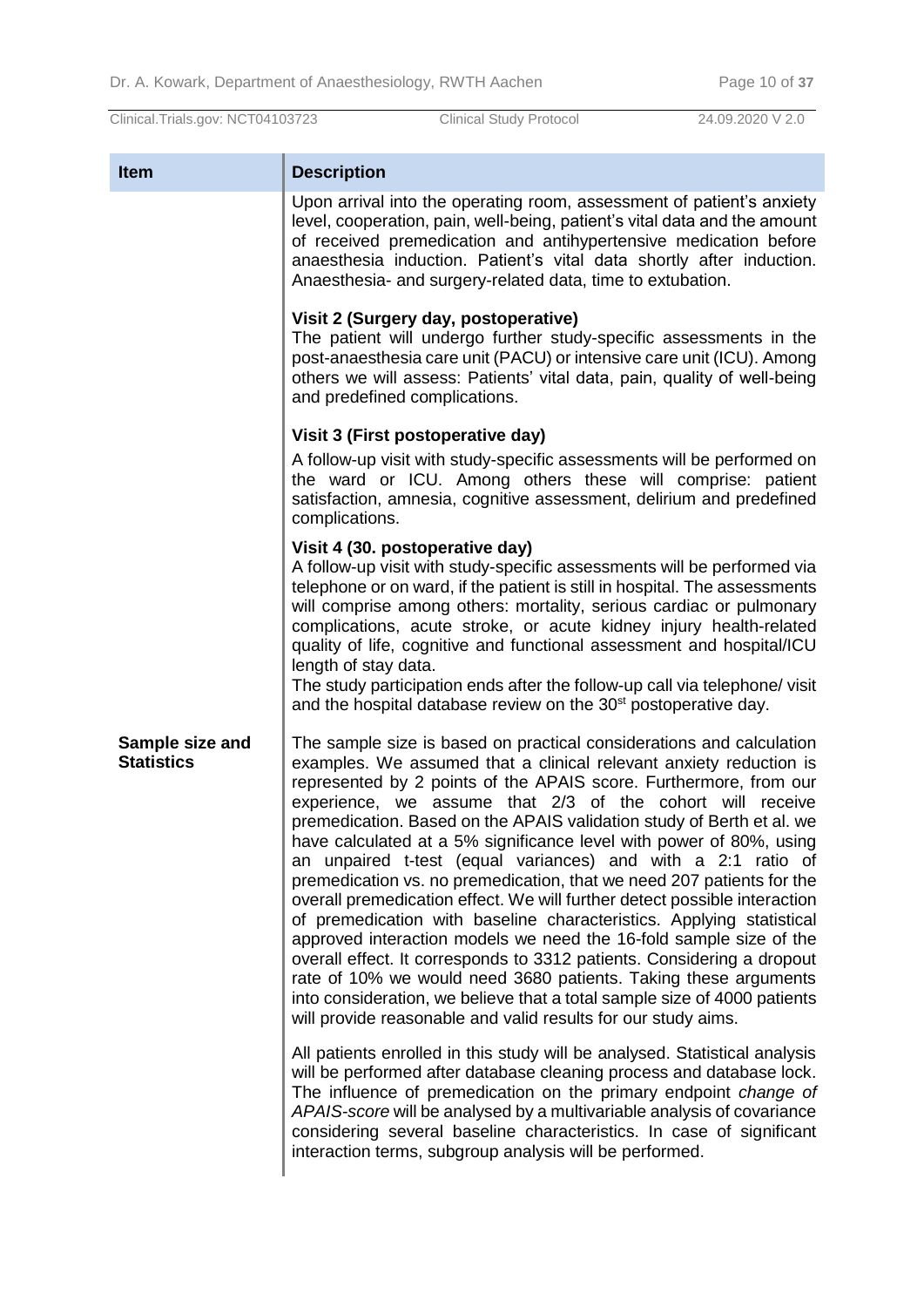# **Abbreviations**

| APAIS          | Amsterdam Preoperative Anxiety and Information Scale   |
|----------------|--------------------------------------------------------|
| <b>ASA</b>     | American Society of Anesthesiologists                  |
| <b>BMI</b>     | Body mass index                                        |
| BOÄ            | German medical professional code                       |
| <b>CAM</b>     | <b>Confusion Assessment Method</b>                     |
| <b>CRF</b>     | Case Report Form                                       |
| <b>DACH</b>    | Germany, Austria and Switzerland                       |
| eCRF           | Electronic Case Report Form                            |
| GCP            | <b>Good Clinical Practice</b>                          |
| GCP-V          | <b>Good Clinical Practice Act</b>                      |
| <b>IADL</b>    | Instrumental activities of daily living                |
| <b>ICH</b>     | International Declaration of Helsinki                  |
| ICU            | Intensive care unit                                    |
| <b>IEC/IRB</b> | Independent Ethics Committee/ Independent Review Board |
| <b>ISF</b>     | <b>Investigator Site File</b>                          |
| LOS            | Length of stay                                         |
| <b>NRS</b>     | Numeric rating scale                                   |
| <b>PACU</b>    | Post anaesthesia care unit                             |
| PI             | Principal investigator                                 |
| POD            | Postoperative delirium                                 |
| <b>PP</b>      | Per protocol                                           |
| <b>RWTH</b>    | Rheinisch-Westfälische Technische Hochschule           |
| SC             | <b>Steering Committee</b>                              |
| SOP            | <b>Standard Operation Procedure</b>                    |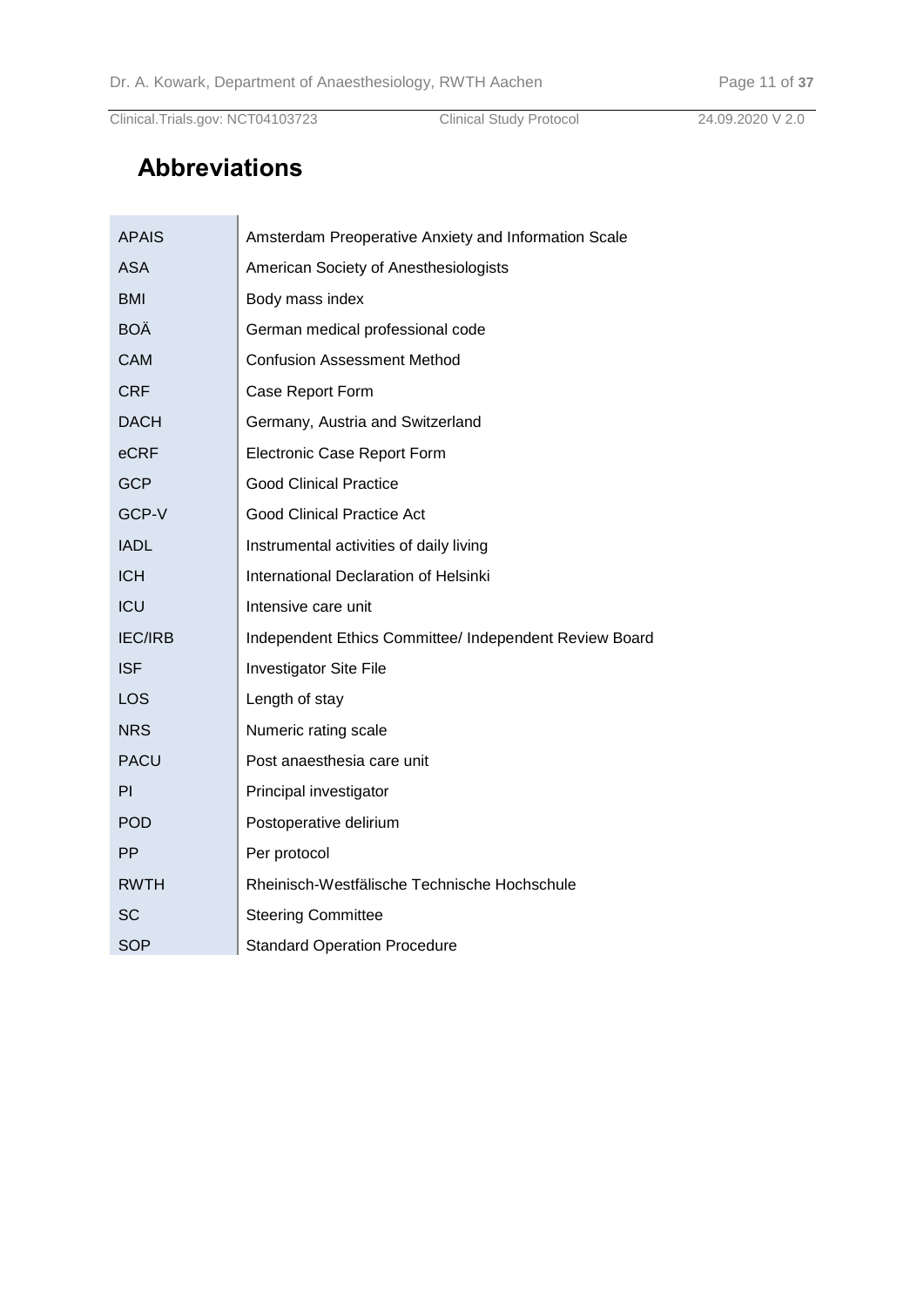# **1 Study Rationale and Clinical Relevance**

#### **1.1 Description of evidence and medical need**

At present, anxiolytic premedication with benzodiazepines is subject to controversial discussions among anaesthesiologists. On the one hand, preoperative anxiety has multifactorial causes [\[1\]](#page-30-0), which may lead to postoperative cognitive and behavioural changes, physiological reactions, increased need of anaesthetic drugs and altered perception of pain, mood swings, wound-healing problems and alteration of the immune system [\[2\]](#page-30-1). The association between state anxiety and postoperative delirium is still not fully elucidated, due to methodological hurdles [\[3\]](#page-30-2). On the other hand, an array of serious side effects of benzodiazepines premedication was described: Dose-dependent sedation up to respiratory depression, paradox reactions and antegrade amnesia, increased pneumonia rates and postoperative delirium (POD) [\[4-7\]](#page-30-3). The latter is associated with an increased mortality rate [\[8\]](#page-30-4). The reasons for POD are multifactorial [\[9,](#page-30-5) [10\]](#page-30-6), but it is estimated that 30-40% of the POD cases may be avoided by preventive measures. These include the avoidance of benzodiazepines, as they potentially enhance and prolong a POD and cognitive dysfunction [\[8,](#page-30-4) [11\]](#page-30-7). A recently conducted randomised, placebo-controlled study in France including 1062 elective surgical patients < 70 years (mean age 50 years) showed no difference in regard to the patient satisfaction between three groups (2.5 mg lorazepam, placebo and nopremedication) [\[12\]](#page-30-8). Time to extubation and early postoperative recovery were significantly prolonged respectively worse in the lorazepam group than in the control- or placebo-group. Only 24 % of the patients showed an increased preoperative anxiety level and the subgroup analysis of these patients did not reveal a difference in the overall patient satisfaction [\[12\]](#page-30-8). A Cochrane analysis of the anxiolytic premedication effect on time to discharge in a day case surgery setting found similar discharge times between patients with premedication compared to the placebo group, though impaired psychomotor function after benzodiazepines application has been described [\[13\]](#page-30-9). Of note, this Cochrane analysis failed to report outcomes of efficacy of anxiolytic premedication and the included studies were of poor quality and very heterogeneous. Thus, a balanced judgement about risk and benefit of premedication was hindered. Another Cochrane review showed that there is a lack of evidence for premedication effects in elderly patients [\[9\]](#page-30-5). Recent guidelines for postoperative delirium suggest avoiding benzodiazepines for premedication notwithstanding the insufficient aforementioned evidence regarding this issue [\[14,](#page-30-10) [15\]](#page-30-11). However, in Germany midazolam is mainly used for premedication [\[16\]](#page-30-12).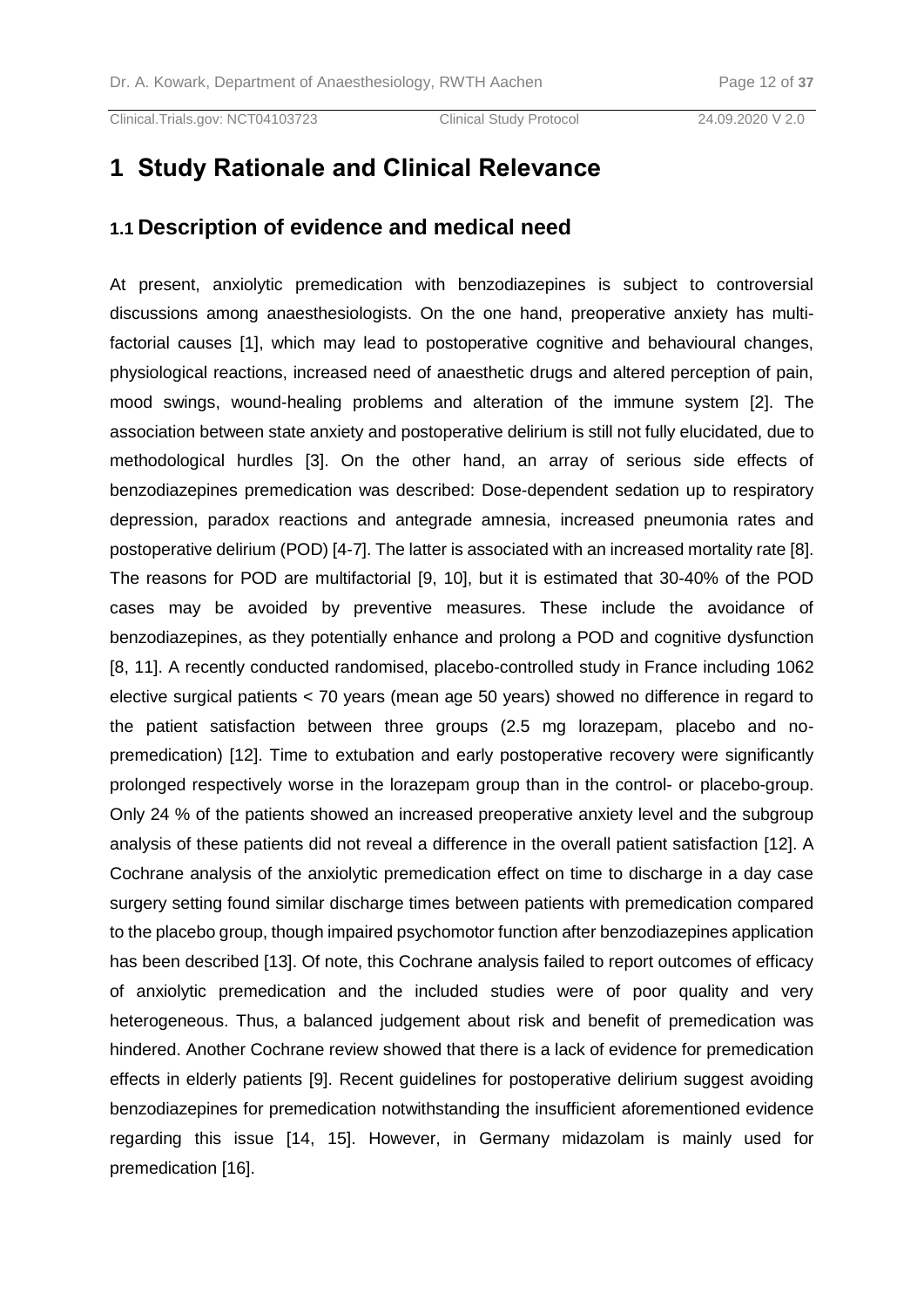## **1.2 Rationale and Clinical Evidence**

There is an urge for a large pragmatic prospective trial to clarify the evidence for or against the preoperative benzodiazepine application in clinical routine independent of age. Saller et al. have performed an online survey to evaluate premedication practice in Germany. The authors have contacted 922 in-hospital anaesthesia departments and 726 out-of hospital anaesthetists/anaesthesia departments in 2016. In total 290 of 310 received responses, were fully completed and analysed in this survey. The questionnaires revealed a mean and standard deviation (SD) age threshold of 74.3 (6.4) years in which 31.7% anaesthesia departments withhold premedication with benzodiazepines [\[16\]](#page-30-12). The evidence for this practice as well as the indiscriminate preoperative premedication is low.

# **2 Objectives**

IMPACT aims to evaluate the clinical routine practice of premedication and to estimate the influence of premedication on anxiety reduction.

## **2.1 Primary endpoint**

The primary endpoint is to evaluate, whether preoperative premedication with midazolam has an impact on alleviation of the patient's anxiety level at arrival in the operating room before anaesthesia induction.

## **2.2 Secondary endpoints**

Evaluation of the clinical routine practice of premedication.

Evaluation of the differences between the patients receiving premedication or without premedication regarding:

- Haemodynamic and respiratory variables (blood pressure, heart rate and SpO2) before anaesthesia induction and at admission to the recovery room
- Frailty among the patients
- $\bullet$  Patient satisfaction on the 1<sup>st</sup> postoperative day
- Functional and cognitive recovery on the  $30<sup>th</sup>$  and  $1<sup>st</sup>$  postoperative day, respectively
- $\bullet$  Early postoperative delirium until the 1<sup>st</sup> postoperative day
- Perioperative change of well-being, pain and sleeping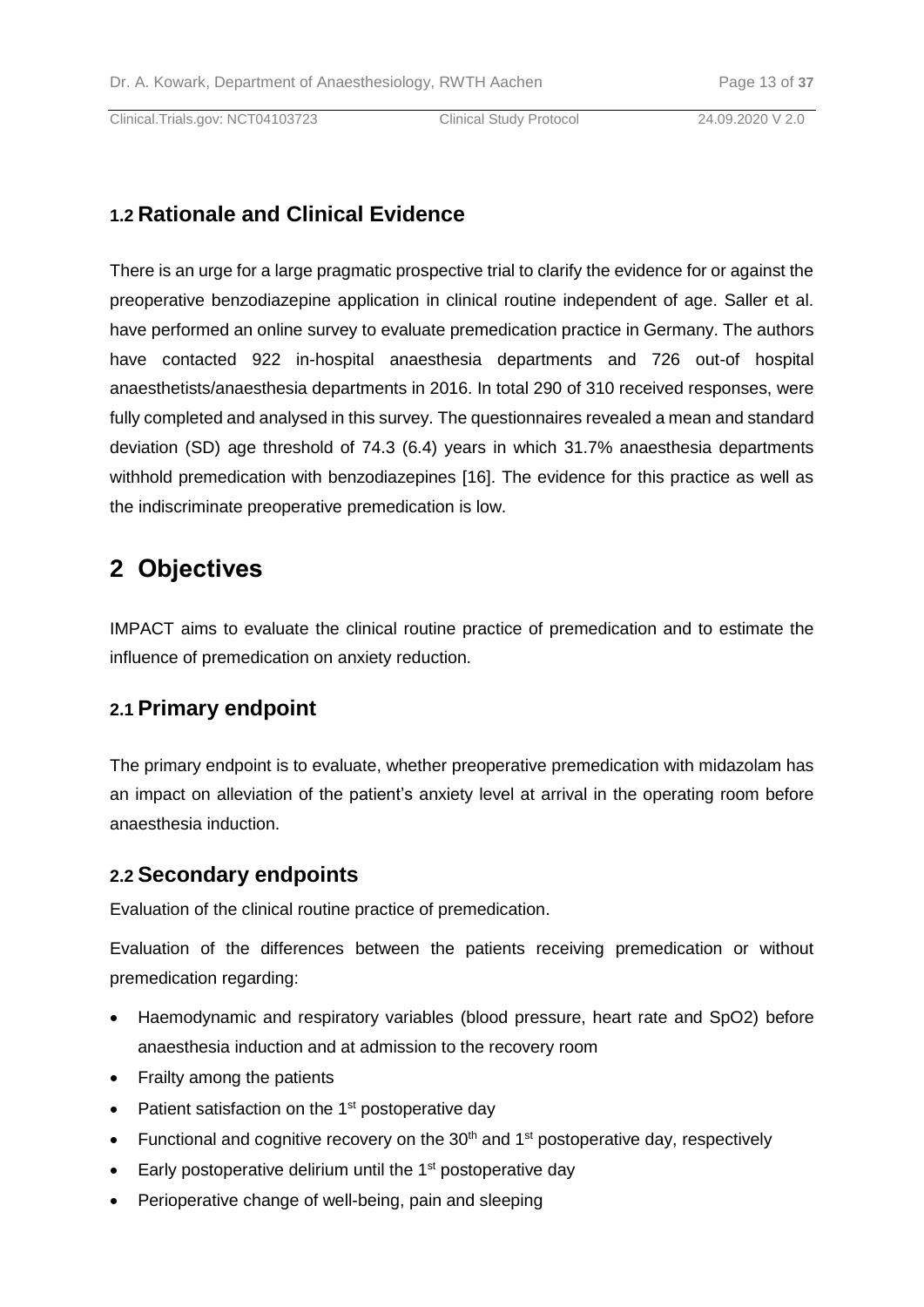- Patient cooperation directly preoperatively
- Amount of patients with rescue-midazolam application before anaesthesia induction
- Time to extubation
- Change in the health-related quality of life assessment 30 days after surgery
- **•** Longer-term outcomes on the 30<sup>th</sup> postoperative day including mortality and the new-onset of serious cardiac or pulmonary complications, acute stroke, or acute kidney injury Subgroup analysis depending on the baseline characteristics (comprising e.g. age-groups, anxiousness, comorbidity-subgroups)
- Effects of baseline characteristics such as age, centre, sex, American Society of Anesthesiology (ASA) score, Charlson Comorbidity Index, and anxiety at baseline on the influence of the premedication on the primary endpoint
- Predefined complications on the surgery day according to the medical charts
- Hospital length of stay (LOS) and intensive care unit (ICU)-LOS

# **3 Investigational Plan**

## **3.1 Study Design and Duration**

## **3.1.1 Study Design**

This is an international, multicentre, cohort study.

## **3.1.2 Study Duration**

#### **Duration of subject participation:**

From surgery day until follow-up visit 30 days after surgery

#### **Entire study duration:**

The study recruitment period is expected to start in September 2019. It will be finished after enrolment of 4000 patients. The recruitment period is expected to last 12 months, followed by a follow-up period of 30 days for the last patient in. The study period may be extended to reach the calculated sample size of 4000 patients.

Data cleaning, processing, analysis and the draft of the manuscript are expected to last 5 further months.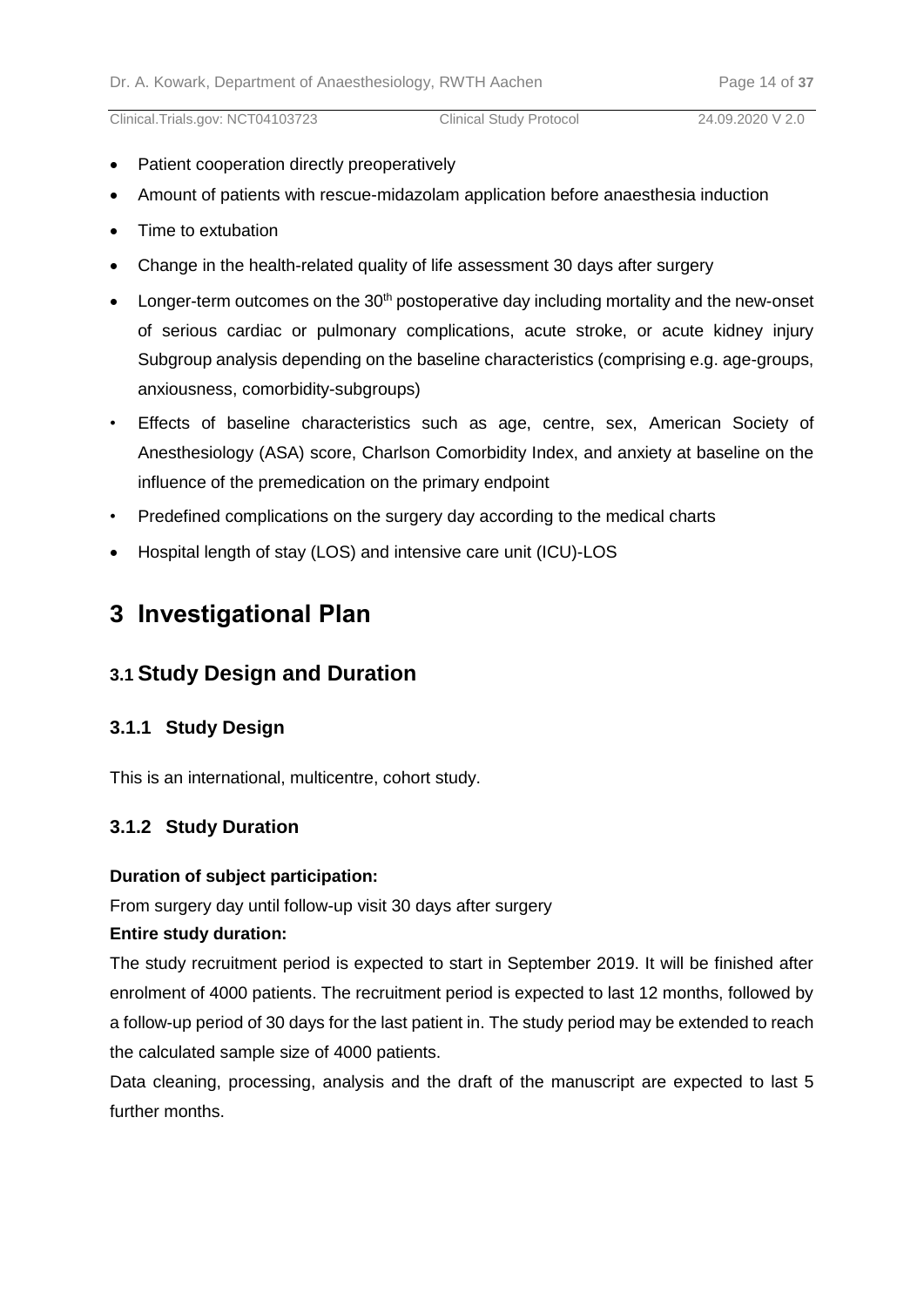## **3.1.3 Early termination of the trial**

IMPACT is an observational cohort study. It is not expected that the trial has to be terminated prematurely due to any ethical or safety reasons.

## **3.1.4 Trial Sites**

The study will be conducted in at least 25-30 European German-speaking sites. The sites will be recruited by advertisement on national and international congresses and meetings and via German Society for Anaesthesia and Intensive Medicine (DGAI). A list of the participating sites will be provided in the study registry and upon request at the corresponding author.

## **3.2 Study Population**

## **3.2.1 Number of Patients**

We will enrol 4000 patients in total, including the assumption of 10% drop-outs.

#### **3.2.2 Inclusion Criteria**

Subjects, fulfilling the following inclusion criteria are suitable for participation in the study:

- 1. Only legally competent patients
- 2. Written informed consent prior to study participation
- 3. Age ≥18 years, both genders
- 4. Elective surgery
- 5. Expected surgery duration ≥ 30 minutes
- 6. Planned general or combined regional and general anaesthesia
- 7. Planned extubation (or removal of airway device) at the end of surgery

#### **3.2.3 Exclusion Criteria**

Subjects, fulfilling one or more of the following exclusion criteria will not be included in the study:

- 1. Age <18 years
- 2. Non-fluency in German language
- 3. Alcohol and/ or drug abuse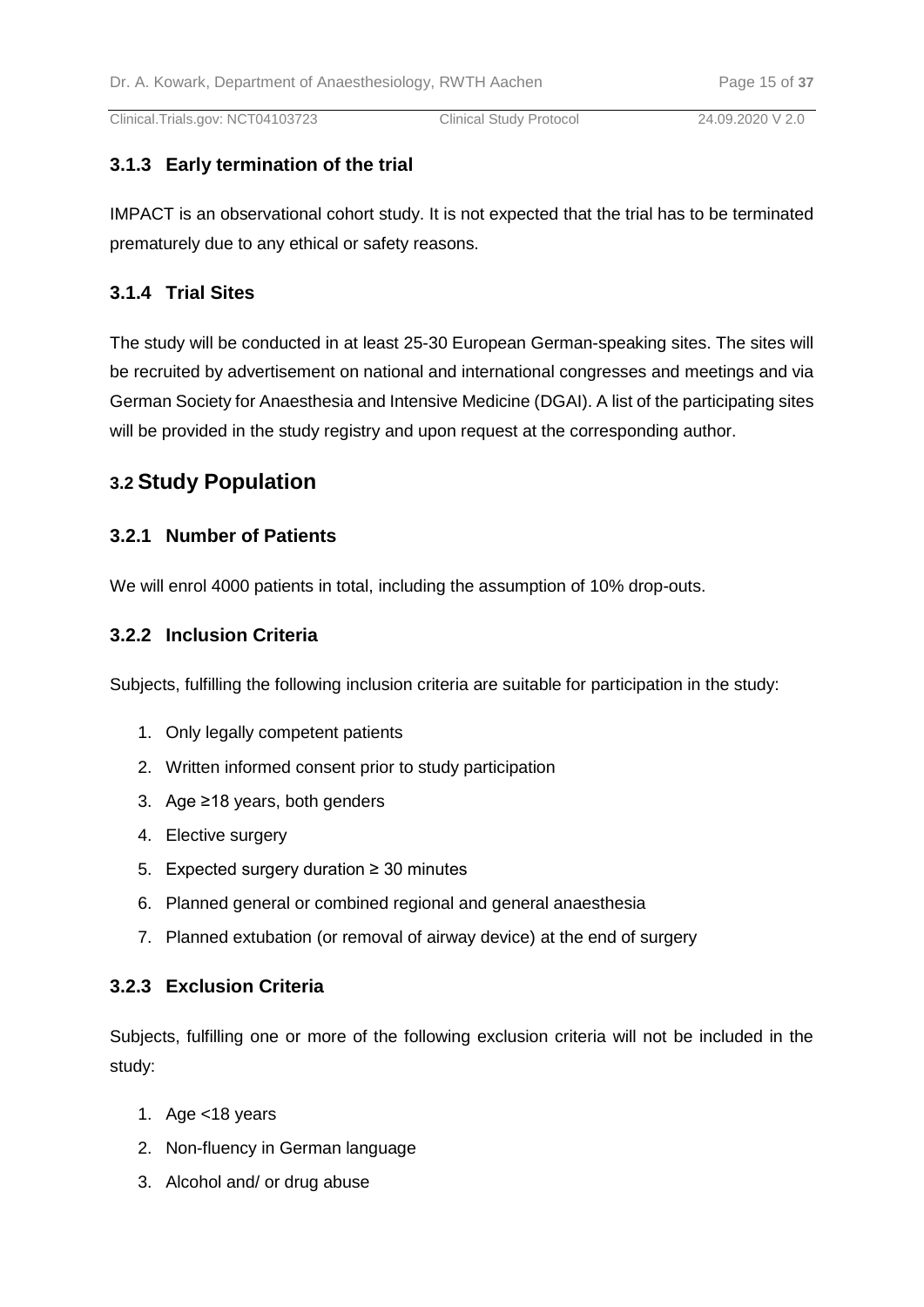- 4. Chronic benzodiazepine treatment
- 5. Intracranial surgery
- 6. Local or solely regional anaesthesia
- 7. Monitored anaesthesia care/ Sedation
- 8. Cardiac surgery
- 9. Ambulatory surgery
- 10. Repeated surgery with previous participation in the trial
- 11. Expected continuous mandatory ventilation after surgery
- 12. Patients with severe neurological or psychiatric disorders
- 13. Refusal of study participation by the patient

## **3.3 Subjects of Reproductive Potential**

This trial will also include pregnant patients, as it is a solely observational trial. Pregnancy will be evaluated according to the clinical routine in the respective centre before each surgery.

## **3.4 Risk-Benefit Assessment**

**Risks:** This is a solely observational trial, with detailed non-invasive assessment being the only study-related interventions. It will be conducted during the clinical routine of the participating centres. We do not expect any harm related to the trial. The premedication policy in the respective centres will only be recorded for each patient. Therefore, the risks are limited to data protection. Please see also section 6 below.

**Benefits:** We do not expect any significant individual benefit for the participants in this trial. However, the preoperative questionnaires might provide additional information for the attending personnel.

Furthermore, during the follow-up visits, the patients will get the additional possibility to give feedback or ask questions to the study personnel. This applies also for the 30 days follow-up, which is performed even after their hospital discharge.

For future patients, IMPACT may improve current premedication standards with regard to the anxiety, the functional patient outcome and appropriate treatment of preoperative anxiety. IMPACT will support regulatory guidance and policy makers and will provide evidence-based information to patients, physicians and patient advocacy groups.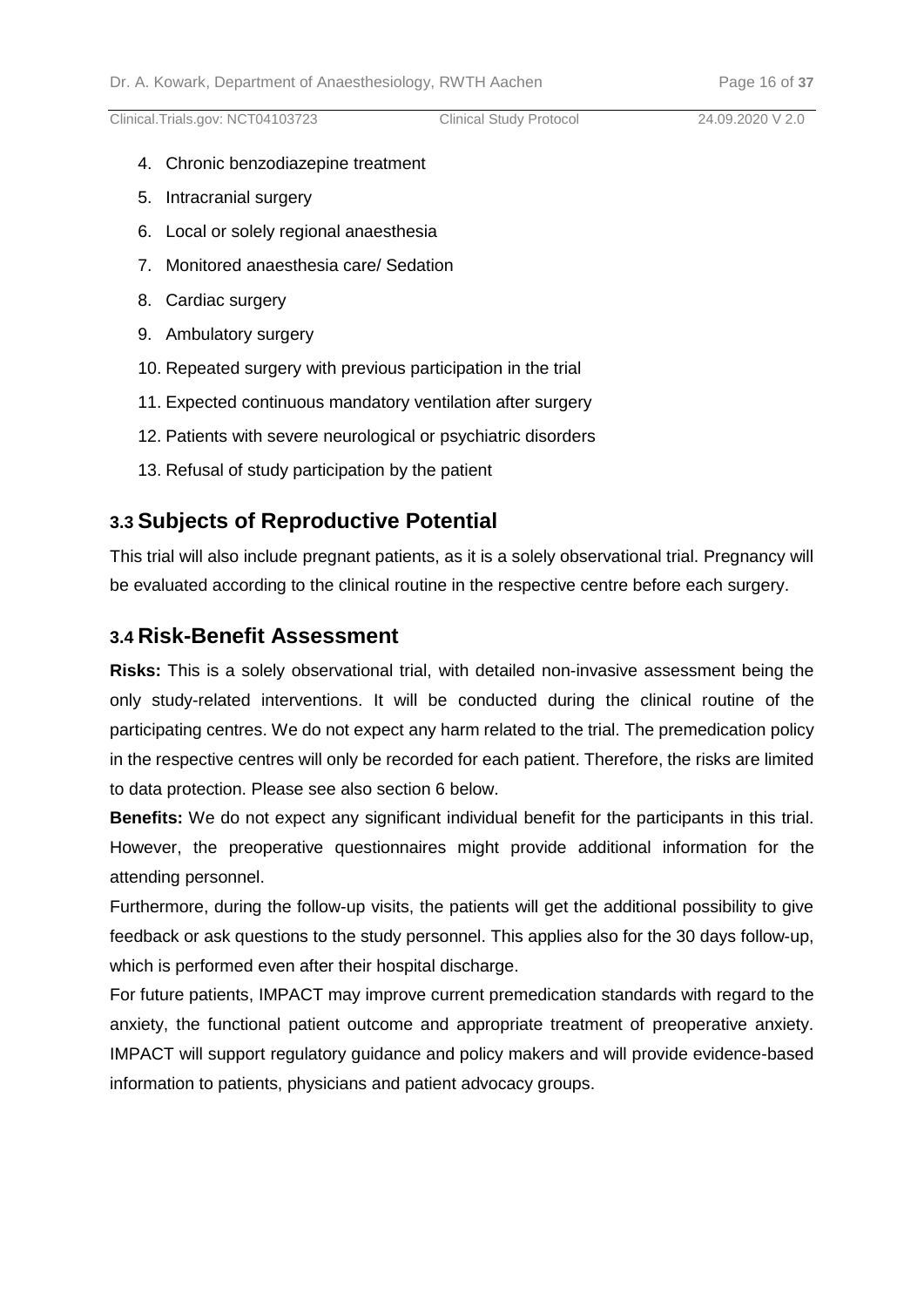# **4 Study Procedures**

## **4.1 Recruitment**

The patients will be screened and recruited after or before the preoperative anaesthesia consultation in the clinical routine by the study investigators. Of note, the patient recruitment will occur independent of the preoperative anaesthesia consultation in the routine, where the attending anaesthetists decide whether the patient will receive a premedication or not. Each participating centre will recruit as many patients as possible. Each screened patient will receive a consecutive screening number, beginning with the number 1. A screening/ enrolment log will be completed for each centre. This has to include all screened patients (including the screening failures and enrolled patients). The investigators will have to decide when they have the capacity to screen the patients for the study. On the screening days they will have to make every effort to include all eligible patients in order to reduce non-response bias. Therefore, we will provide the opportunity to reduce the amount of potential eligible patients for centres. Each centre will be asked to provide an estimate number of potentially eligible patients per day. Depending on their estimate of patient enrolment capacity per screening day, they will receive a number of 1-3 randomly allocated months of birth as an inclusion criterion for their study population from the project management team. This means that the centre will have to recruit the patients with *at least* these selected months of birth. This will reduce the potentially eligible patient number.

## **4.2 Overview Study Flow**

All visits are presented in figure 1 according to the SPIRIT Statement.

The study will consist of 4 visits.

## **Visit 0 (Preoperative Screening and Baseline Visit)**

This visit may be conducted within 30 days prior to surgery.

A written informed consent will be sought from the patient after comprehensive information about the study. The patient will receive the next consecutive patient identification number. This number will consist of 6 digits in the following format XXX-YYY. The first three digits will indicate the assigned centre number and the last three digits will indicate the patient in the respective centre and start with 001.

Thereafter, the investigators will perform the study-specific testing. This will comprise *baseline questionnaires* regarding the patient demographics, and medical history, anxiety, delirium,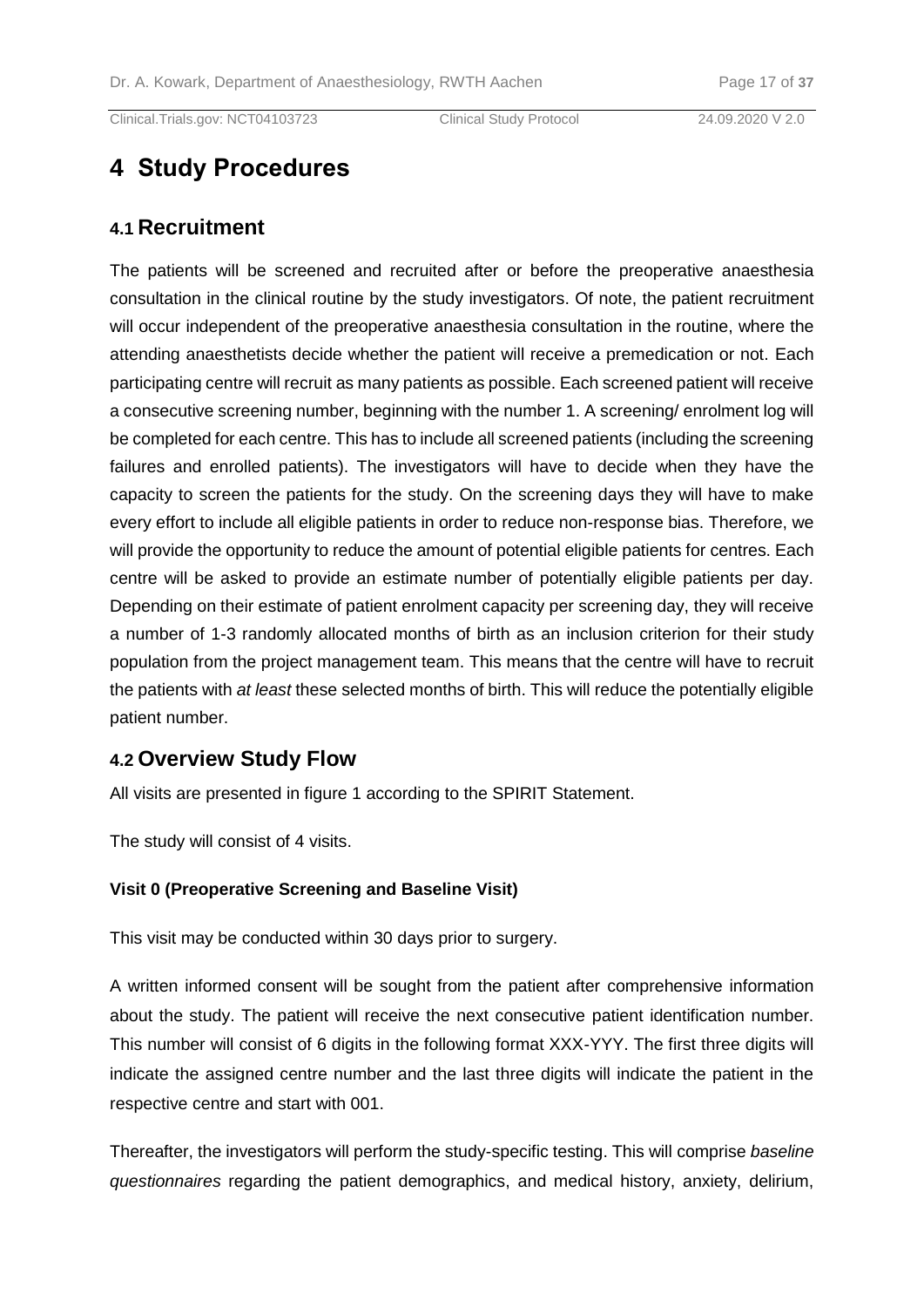cognitive and functional assessment, health-related quality of life assessment, pain, sleeping, well-being and frailty assessment. The frailty assessment will also contain a *mobility task* (Timed Up and Go test) [\[17\]](#page-30-13) and the most recent preoperative routine laboratory values (only if done in the clinical routine). In addition, the patient's vital data (blood pressure, oxygen saturation, heart rate) at rest will be assessed for all patients.

## **Visit 1 (Surgery day, pre- and intraoperative)**

Upon arrival into the operating room, the investigator will assess the patient's anxiety level, cooperation, pain, and well-being. Furthermore, he will assess the patient's vital data and the amount of received premedication and antihypertensive medication before anaesthesia induction.

The attending anaesthetists and surgeons will perform the anaesthesia and surgery according to the clinical routine in the respective centre. The investigator will record the intraoperative surgery- and anaesthesia-related data. The attending anaesthetist will measure the time until extubation after cessation of the anaesthetic agent (inhalative or intravenous). The removal of a laryngeal mask will be equated to an extubation.

## **Visit 2 (Surgery day, postoperative)**

The patient will undergo further study-specific assessments in the post-anaesthesia care unit (PACU) or ICU.

## **Visit 3 (First postoperative day)**

A follow-up visit with study-specific assessments including the postoperative patient satisfaction and amnesia will be performed on the ward or ICU.

## **Visit 4 (30. postoperative day)**

A follow-up visit with study-specific assessments will be performed via telephone or visit on ward, if the patient is still in hospital. The hospital LOS and ICU-LOS data will be collected from the hospital database.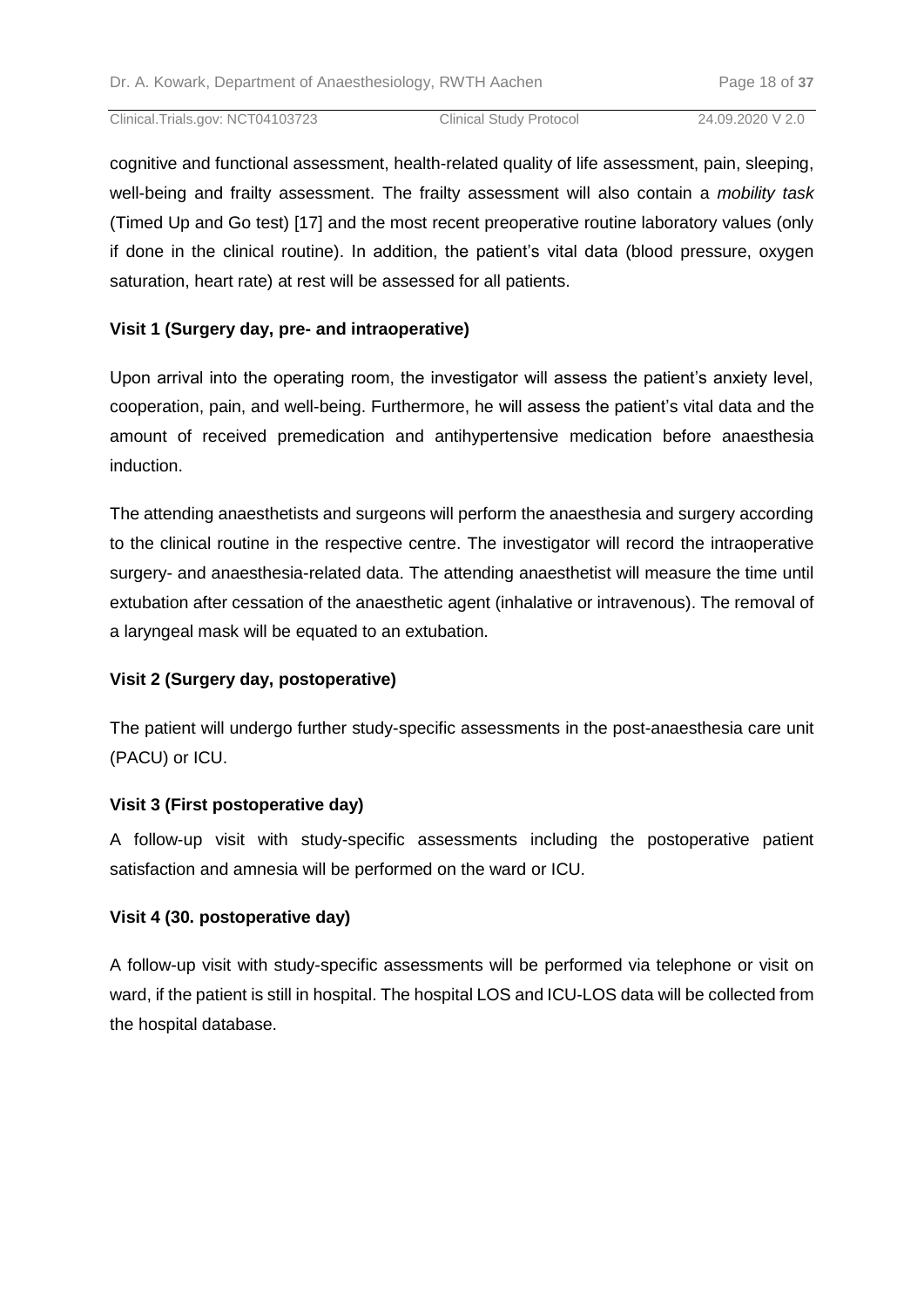# **5 Outcome measures**

## **5.1 Variables**

The primary aim of this study is to evaluate the clinical practice of premedication and estimate the influence of premedication on anxiety reduction. And secondary, to evaluate whether there is a difference in regard to the perioperative outcomes between the study groups with premedication and without.

## **5.1.1 Primary outcome measure:**

The primary outcome variable of IMPACT is preoperative anxiety measured with the Amsterdam Preoperative Anxiety and Information Scale (APAIS) [\[18\]](#page-30-14) at arrival in the operating room before induction of anaesthesia (1-2 minutes).

## **5.1.2 Baseline data and secondary outcome measures:**

#### **Visit 0 (within 30 days preceding surgery)**

- Patient demographics (age, gender, weight, height, body mass index (BMI), smoking status, alcohol status, American Society of Anaesthesiologists (ASA) physical status).
- Patient's vital data at rest, if done in the clinical routine
- Patient's functional status of independency assessed by interview of the patient according to the National Surgical Quality Improvement Program (NSQIP) [\[19\]](#page-30-15) (Independent, partially dependent, totally dependent).
- Pre-existing diseases and medical/ surgical history (including Charlson Comorbidity Index [\[20\]](#page-30-16))
- Most recent preoperative routine laboratory values (only if done in the clinical routine): haemoglobin and haematocrit level; serum creatinine and serum albumin
- Study-specific testing: baseline assessment prior to surgery:
	- 1. Amsterdam Preoperative Anxiety and Information Scale (APAIS) (1-2 minutes) [\[18\]](#page-30-14)
	- 2. Numeric rating scale (NRS) pain, sleeping quality and quality of well-being (1 minute).
	- 3. Confusion Assessment Method (CAM) (1-3 minutes) [\[21\]](#page-31-0)
	- 4. Health-related quality of life assessment EQ-5D-5L (EuroQuol Group) (2-5 minutes) [\[22\]](#page-31-1)
	- 5. Patient's cognitive status assessed with the Mini-Cog [\[23\]](#page-31-2) (1-3 minutes)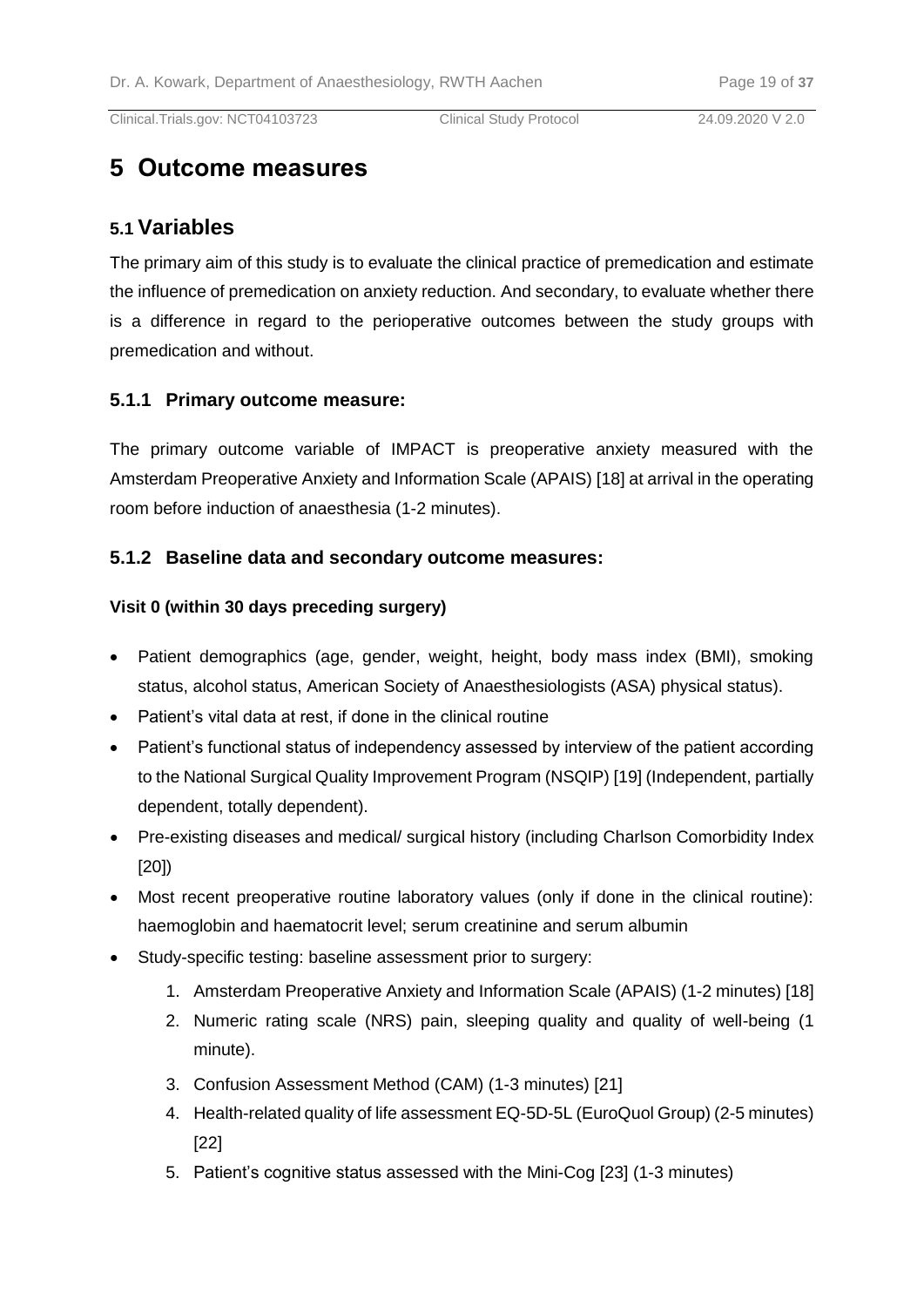6. Frailty assessment according to Oresanya et al. [\[24\]](#page-31-3) This includes beside the Mini-Cog, the medical history and laboratory values, history of falls, the timed "Up & Go" test [\[17\]](#page-30-13).

## **Visit 1 (surgery day, operating room)**

- Anxiety before anaesthesia induction in the operating room with APAIS (1-2 minutes) [\[18\]](#page-30-14)
- Patient cooperation rated by the attending anaesthetist (via NRS)
- Numeric rating scale (NRS) pain, sleeping quality and quality of well-being (1 minute)
- Assessment of preoperatively administered sleeping medication the evening before surgery, premedication and antihypertensive medication on the surgery day
- Anaesthesia and surgery-related data (9-18 minutes)
	- 1. Drugs and kind of general anaesthesia
	- 2. Kind of regional anaesthesia
	- 3. Durations (anaesthesia/ surgery/ time to extubation)
	- 4. Kind of surgery
	- 5. Severity of surgery
	- 6. Rescue benzodiazepine application
	- 7. Patients vital data comprising peripheral oxygen saturation  $(SpO<sub>2</sub>)$ , systolic blood pressure ( $BP_{sys}$ ), diastolic blood pressure ( $BP_{dia}$ ), Heart rate
		- Upon arrival in the operating room

Once before leaving the operating room after extubation:

- NRS pain and quality of well-being directly after end of anaesthesia (1-2 minutes)
- Predefined intraoperative (first anaesthesia measure and last skin stich) complications according to the medical charts (2-5 minutes)

## **Visit 2**

Study-specific testing within 0.5-1.5 hours after surgery in PACU and ICU:

- a. Patients vital data (SpO<sub>2</sub>, BP<sub>sys</sub>, BP<sub>dia</sub>, Heart rate) at arrival
- b.  $SpO<sub>2</sub> < 95%$  with air at any time until 1.5 hours after surgery
- c. NRS pain and quality of well-being 0.5-1.5 hours later (1-2 minutes)
- d. Predefined complications according to the medical charts (1-2 minutes)

## **Visit 3**

Study-specific testing on the first postoperative day:

- a. Bauer satisfaction questionnaire (2 minutes) [\[25\]](#page-31-4)
- b. Amnesia (1 minute)
- c. Mini Cog [\[23\]](#page-31-2) (1-3 minutes)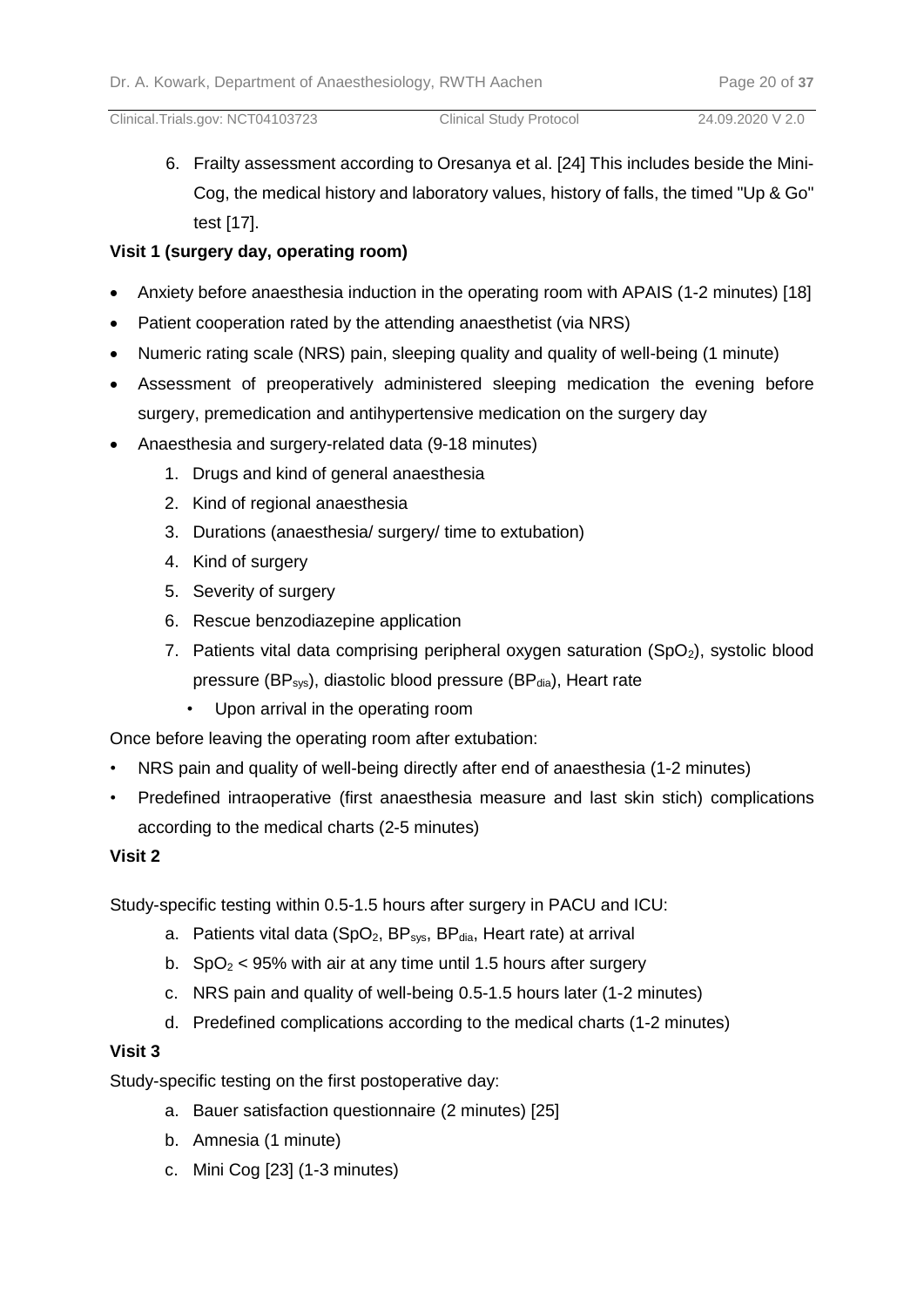- **d.** CAM [\[21\]](#page-31-0) or CAM-ICU [\[26\]](#page-31-5) for patients on the intensive care unit (ICU), (1-3 minutes) and chart review for delirium
- **e.** NRS pain, sleeping quality and quality of well-being, (1-2 minutes)

## **Visit 4**

**Study-specific follow-up on the 30th postoperative day (via telephone interview (if discharged)/ visit (if still in hospital) and hospital database review)**

**After hospital discharge, events will only be defined as present if they led to hospital re-admission or death.**

- 1. Mortality within 30 postoperative days
- 2. EQ-5D-5L (2-5 minutes) [\[22\]](#page-31-1)
- 3. Patient's functional status of independency [\[19\]](#page-30-15)
- 4. Hospital LOS and ICU-LOS data collection from the hospital database.
- Analysis of the new-onset of serious cardiac or pulmonary complications, acute stroke, or acute kidney injury within 30 postoperative days (according to the following definitions:) **Please note: after hospital discharge, events will only be defined as present if they led to hospital re-admission, death or occurred during the first hospital stay.**
	- 1. *Serious cardiac complication* (Cardiac arrest: The absence of cardiac rhythm or presence of a chaotic cardiac rhythm requiring the initiation of CPR, which includes chest compressions. Myocardial infarction: Electrocardiography (ECG) changes, new elevation in troponin, or physician diagnosis. Signs of myocardial infarction in the autopsy.)
	- *2. Serious pulmonary complication* (Pneumonia: Clinical or radiological diagnosis. Pulmonary embolism: Radiological diagnosis. Signs of pneumonia or pulmonary embolism in the autopsy)
	- *3. Acute Stroke* (Defined as a new focal or generalised neurological deficit of >24h duration in motor, sensory, or coordination functions with compatible brain imaging and confirmed by a neurologist. Transient ischemic attack is not considered as acute stroke. Signs of stroke in the autopsy.)
	- 4. *Acute kidney injury* (Defined according to the AKIN classification [\[27\]](#page-31-6) as AKI stage ≥2. This means increase of creatinine >2-3x from baseline within the hospital stay. Or urine output less than  $0.5$  ml kg $^{-1}$  per hour for more than 12 hours. Or signs of acute kidney injury in the autopsy.)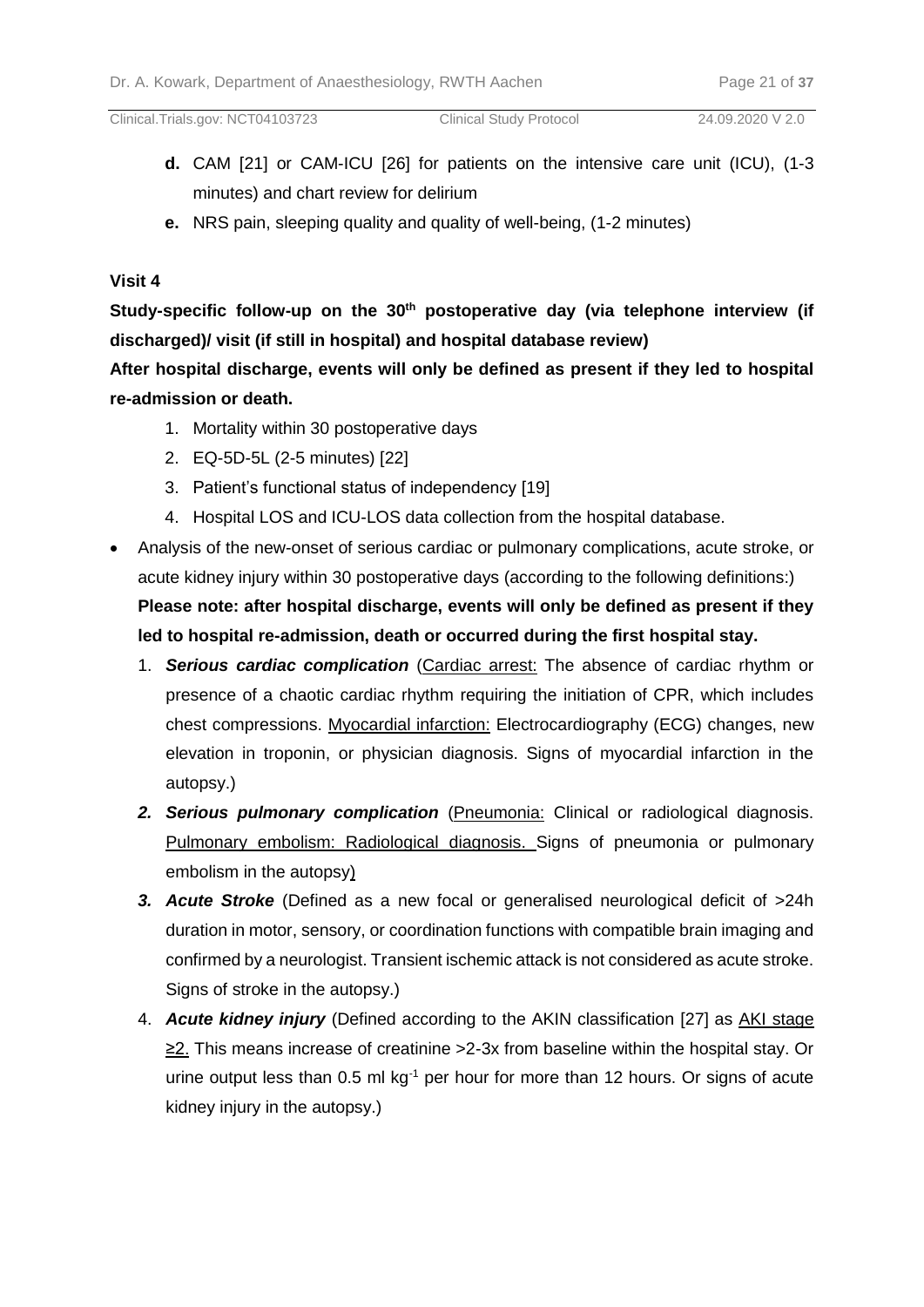# **6 Safety Data Collection, Recording and Reporting**

All patients will receive routine care; no research related interventions will be introduced. The only study-related procedures in the IMPACT trial are the completion of questionnaires and the timed up and go test for frailty assessment. As such, the potential for adverse events or serious adverse events appears too remote to require their definition, assessment, documentation or reporting. There will only be an assessment of predefined not-study related complications in Visit 1,2 and 4.

Routine safety assessments will consist of the regular monitoring of intraoperative and postoperative vital data by the attending anaesthetist and the attending physicians or nurses on ward/ICU.

# **7 Study Termination**

The study will be prematurely terminated for an individual subject in case of:

- Request of the patient or withdrawal of informed consent
- Patient did not meet the inclusion and/or exclusion criteria

IMPACT is an observational cohort study. Therefore, premature termination of the study resulting from ethical or safety concerns is most unlikely. In case of insufficient participant recruitment, the study period may be extended to reach the calculated sample size of 4000 patients.

## **8 Sample size and Statistics**

## **8.1 Sample size**

According to the aim of our multicentre observational cohort study, a sample size or power calculation is explorative rather than rigorous. The sample size based on practical considerations and calculation examples. Main objective of the study is to evaluate clinical practice of premedication and estimate the influence of premedication on anxiety reduction. We believe a clinical relevant anxiety reduction is 2 points of APAIS score. It means that one APAIS-item e.g. "I am worried about the anaesthetic" is changed from "extremely" (5 points) to "moderately" (3 points). Furthermore, from our experience, we assume that 2/3 of the cohort will receive premedication and 1/3 not [\[16\]](#page-30-12). Based on the validation study of Berth et al. [\[18\]](#page-30-14) we assume a standard deviation of 4.79 (calculated pooled standard deviation). At a 5%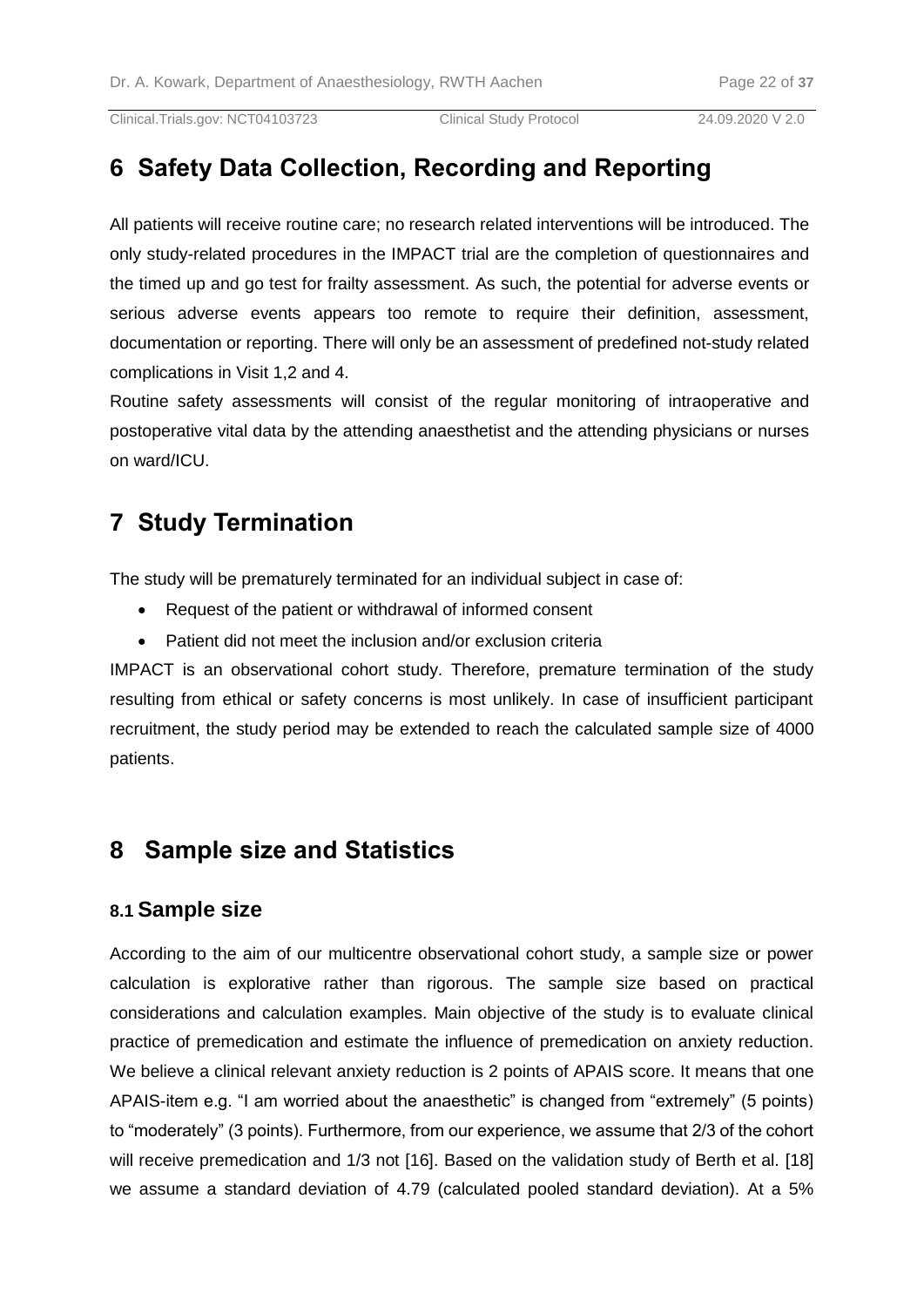significance level with power of 80%, using an unpaired t-test (equal variances) and with a 1:2 ratio of premedication vs. no premedication, we need 207 patients for the overall premedication effect. We will further detect possible interaction of premedication with a baseline characteristic e.g. sex. Relevant interaction is assumed one point of APAIS score that corresponds to a half of the overall effect of premedication. It means e. g. women would have an anxiety reduction of 2 points of APAIS score, but men only of 1 point. Therefore, applying statistical approved interaction models [\[28\]](#page-31-7) we need the 16-fold sample size of the overall effect. It corresponds to 3312 patients. Considering a dropout rate of 10% we would need 3680 patients. Taking these arguments into consideration, we believe that a total sample size of 4000 patients will provide reasonable and valid results for our study aims.

## **8.2 Statistics**

All patients enrolled in this study will be analysed. Statistical analysis will be performed after database cleaning process and database lock. The influence of premedication on the primary endpoint "change of APAIS-score" will be analysed by a multivariable analysis of covariance considering baseline characteristics such as age, centre, sex, ASA score, Charlson Comorbidity Index, APAIS score at baseline as well as significant interaction terms of premedication and baseline characteristics. In case of significant interaction terms, subgroup analysis will be performed. The importance of the independent factors will be investigated based on the parameter estimates and corresponding 95% confidence intervals. Similar methods will be used to evaluate secondary endpoints. Binary outcomes will be analysed by multivariable logistic regression model. Everything possible will be done to avoid missing data. In case of missing data multiple imputation will be used as well as different sensitivity analyses to secure the robustness of the results. We will use SAS 9.4 or a follow-up version for statistical analysis.

# **9 Sub-study**

A sub-study analysing the influence of pre-existing cardiovascular comorbidity on the impact on anxiety of the patients in the main IMPACT trial will be performed in addition. The objectives and methods of this sub-study are presented in Appendix 1. All participating centres may voluntary participate in this sub-study. This sub-study is leaded by Prof. Treskatsch of the Department for Anaesthesiology and Intensive Care Medicine, Charité Campus Benjamin Franklin, Charité - Universitätsmedizin Berlin, Germany.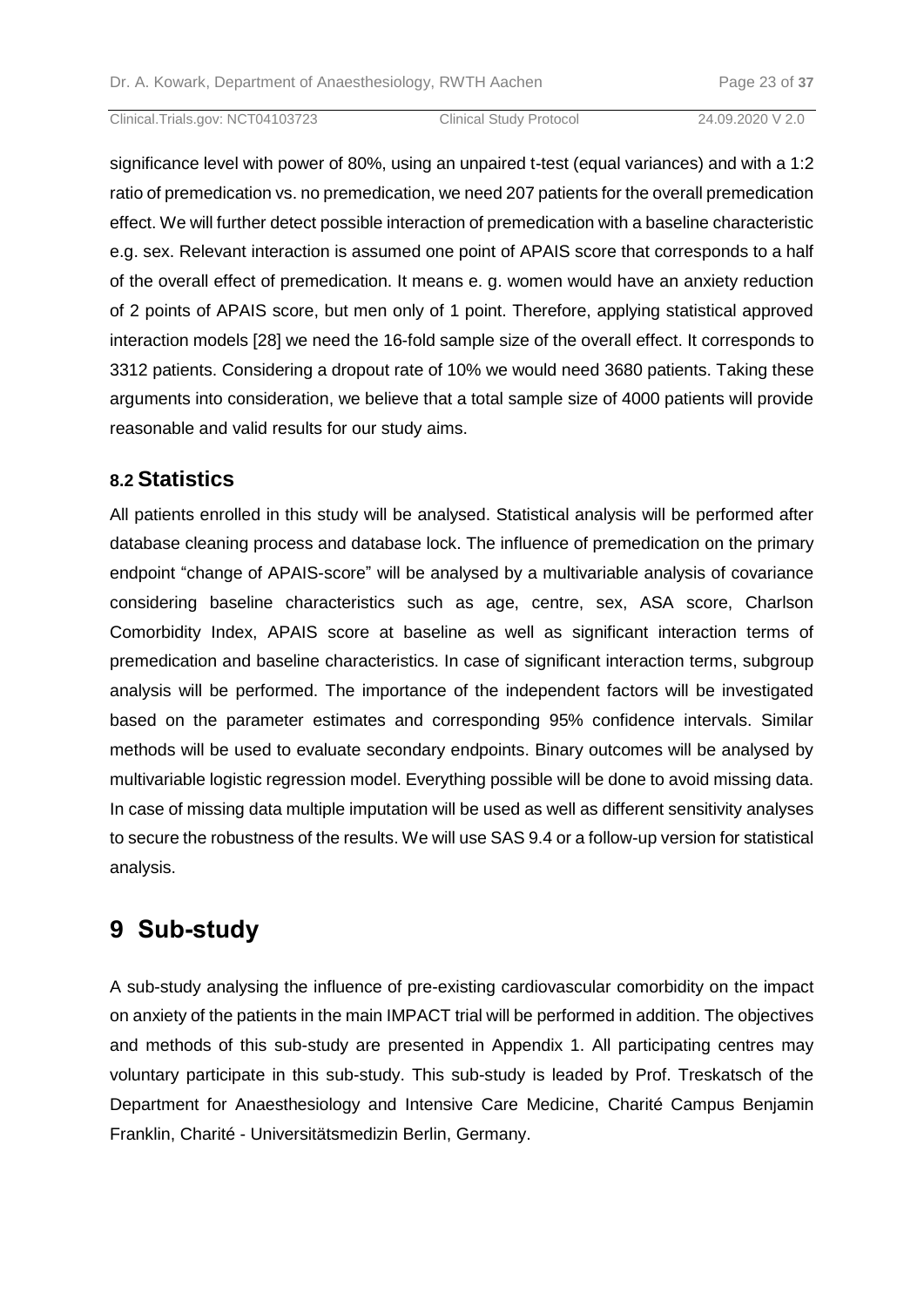# **10Ethical and Legal Aspects**

The proposed study is an observational study. Therefore, no ethical concerns exist.

## **10.1 Independent Ethics Committees**

The study will be performed in accordance with the ethical principles that have their origin in the Declaration of Helsinki, the Good clinical practice (GCP)-guideline and the German § 15 medical professional code (BOÄ, Berufsordnung für Ärzte) or the respective national regulations for other countries than Germany, respectively.

The study will be presented to the respective Independent Ethics Committee/ Independent Review Board (IEC/IRB) for each centre and an approval of the IMPACT study will be obtained prior to inclusion of any subject.

Any change in the study protocol and/or informed consent form will be presented to the respective IEC/IRB. They have to be approved by the IEC/IRB before implementation (except for changes in logistics and administration or when necessary to eliminate immediate hazards).

## **10.2 Informed Consent**

A written informed consent will be obtained from the patients prior study-participation. The patients will voluntarily confirm their willingness to participate in the study, after comprehensive written and verbally information by an investigator. Patients will be informed about the requirements, concerning data protection and have to agree to the direct access to their individual data. Patients will get ample time and the opportunity to ask questions about the study, before signature. The patients will sign an informed consent form for study participation as well as disclosure of individual data. The patients will receive a copy of the consent from.

## **10.3 Post-study treatment**

No specific post-study treatment will be performed after this study. All subjects will return to their standard medical care after the study, as needed. This also applies to subjects who withdraw their consent during the course of the study.

## **10.4 Subject privacy**

Patients will be informed about data protection. All patient data will be pseudonymised and handed to third party anonymised. Access to encoded data or source documents will only be given to authorised bodies or persons (authorised staff, auditors, IEC/IRB) for validation of data. Also in case of publication confidentiality of collected data will be warranted.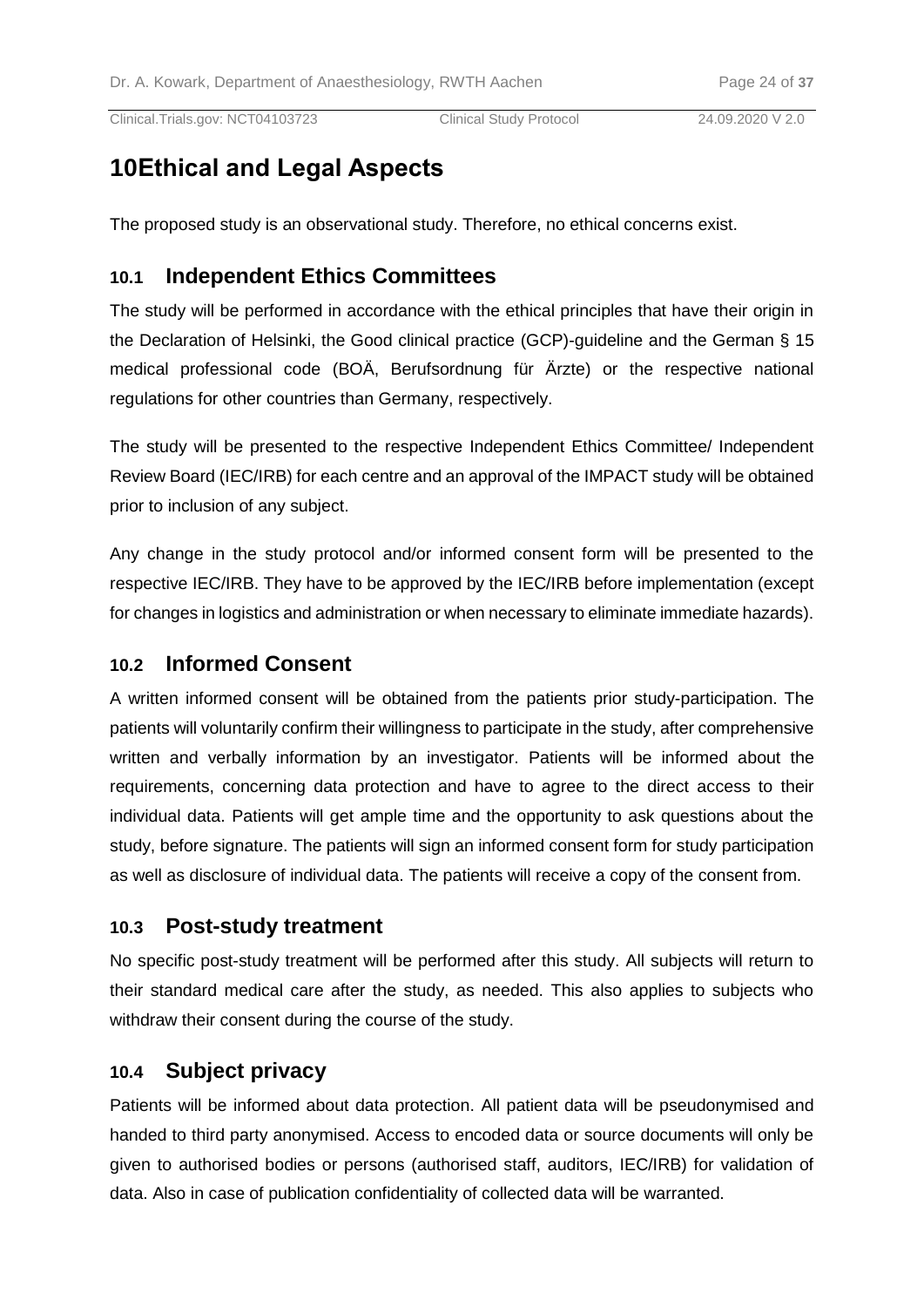## **10.5 Duties of the Investigator**

The Principal Investigator (PI) will be responsible for the entire study conduction in his/her centre. The investigator will ensure that all sub-investigators and the assisting study personnel will be adequately qualified and informed about the study protocol, any amendments, and their study related responsibilities and functions. The investigator will maintain a study staff authorisation log, where the responsibilities of each person are listed.

## **10.6 Data Protection**

The trial will follow the new European General Data Protection Regulation, which became applicable on 25 May 2018.

All subjects will be identified by a unique 6-digits patient identification number (see 4.2 Overview study flow – Visit 0). Each PI will safely keep a list, which will allow the identification of the pseudonymised patients.

The patient's informed consent, with their printed name and signature will be filed separately in the Investigator Site File (ISF).

Monitors, authorised representatives of the coordinating PI, or the respective IEC/IRB may require direct access to parts of the medical records relevant to the study, including participants' medical history, for data verification purposes. They are not allowed to make any copy of the data.

# **11 Data Quality Assurance**

## **11.1 Quality control**

Standardisation procedures will be implemented to ensure accurate, consistent, complete, and reliable data, including methods to ensure standardisation among sites (e.g., training, newsletters, investigator meetings, monitoring, centralised evaluations, and validation methods).

To prepare the investigators and to standardise performance, training will be held during an investigators' meeting before study start.

This study will be monitored by the team of the study management centre "Partnerinstitut des Klinischen Studienzentrums der DGAI" according to GCP guidelines and the respective standard operating procedures (SOPs).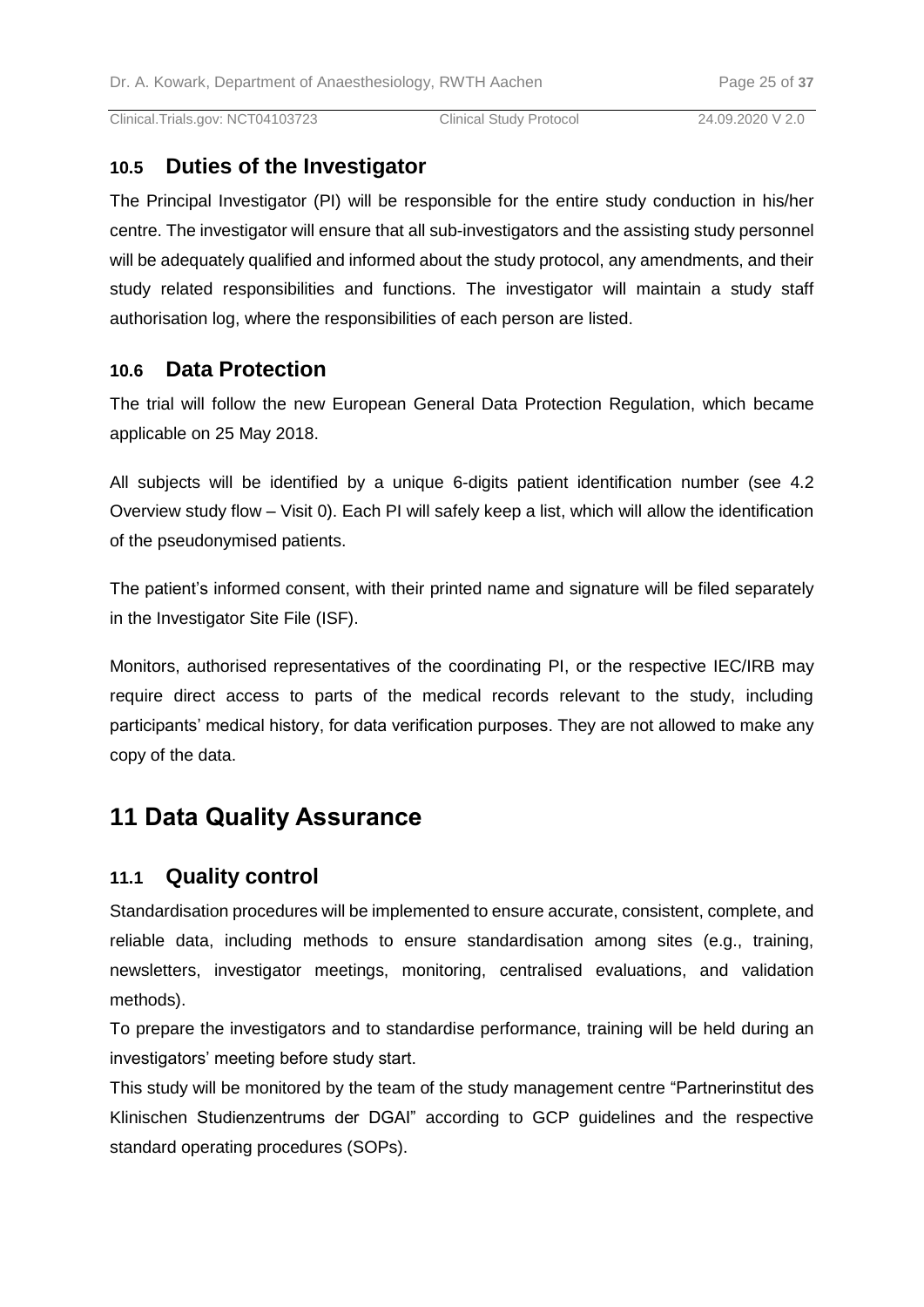## **11.2 Source documentation requirements**

All collected patient data during the course of this clinical study should be entered and/ or filed in the respective patient file (CRF- Case Report Forms). The patient's participation in this study must be appropriately documented in the subject file with study number, subject number, date of subject information, and date of informed consent, date of each visit, and date of the telephone contact. Source data should be filed according to the GCP guidelines.

## **11.3 Data management**

Investigators will enter the information required by the protocol into a web-based electronic data collection system (eCRF). The eCRF will be developed by the data manager for the study. Detailed information on the eCRF completion will be provided within an eCRF completion manual. In general, all persons who will enter data into the eCRF will be trained by an elearning tool and telephone contacts with the study management centre. The access to the elearning tool and to the eCRF is password controlled. Plausibility checks will be performed according to a data validation plan. Inconsistencies in the data will be queried to the investigators via the electronic data collection system; answers to queries or changes of the data will directly be documented in the system. Plausibility checks will be performed to ensure correctness and completeness of these data. The database will be closed, after all data are entered and all queries are solved.

## **11.4 Monitoring**

On-site monitoring visits by the study management centre are not planned. The local PI will be responsible for careful data entries into the eCRF by his/her team. The PI will ensure that the data are entered carefully into the eCRF and verified regularly by his team. It will be the responsibility of the local PI to conduct periodic and random checks to ensure data quality in her/his centre. The study management centre will perform an online data monitoring continuously according to the SOPs of the study management centre. The participating sites will be urged to answer the queries, raised by the data monitoring team, in a timely manner.

# **12 Data Handling and Record Keeping**

## **12.1 Conclusion of Documentation**

By marking the eCRF as complete, the investigator confirms that all investigations have been completed and conducted in compliance with the clinical study protocol, and that reliable and complete data have been entered into the eCRF.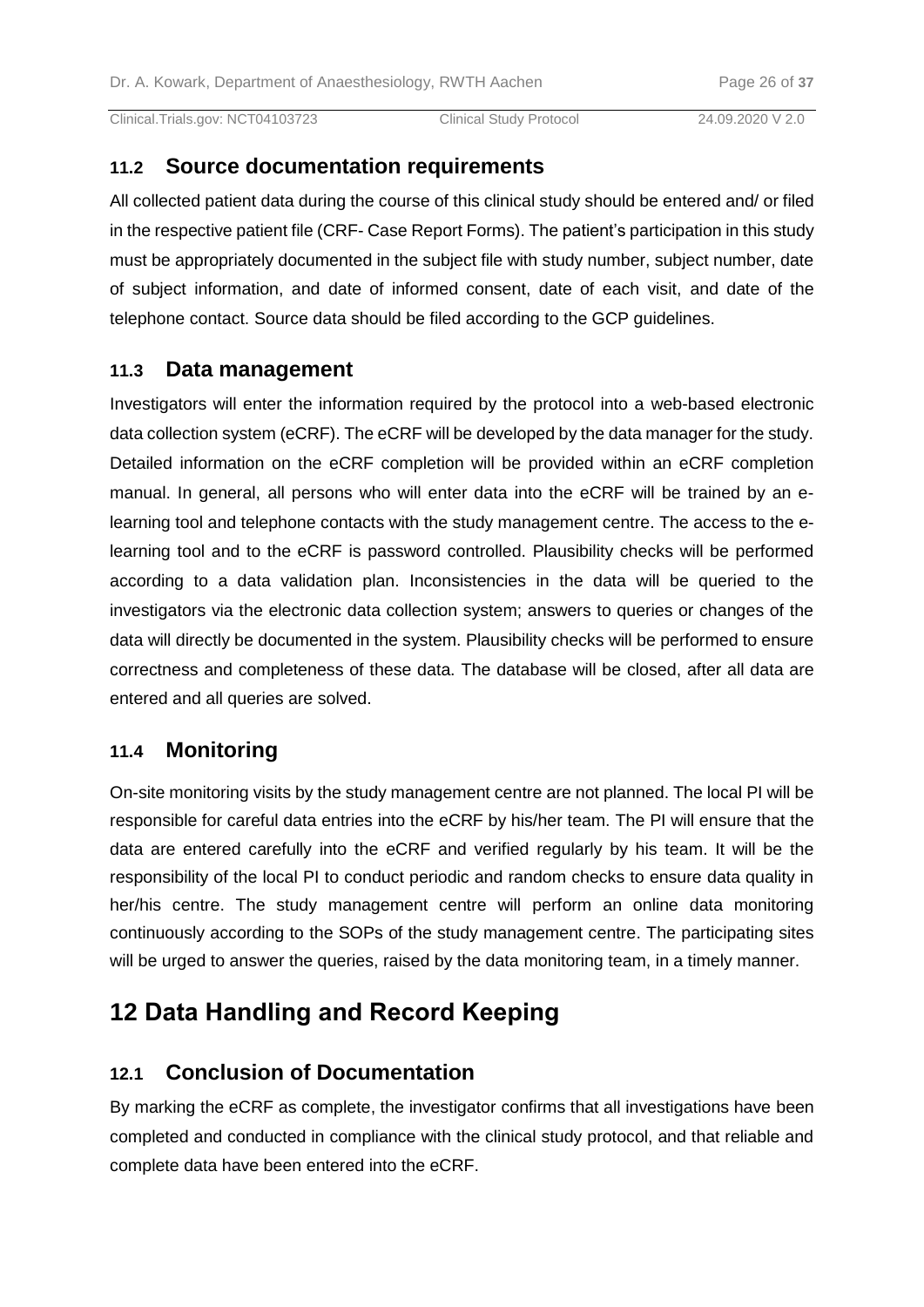## **12.2 Corrections to data**

If corrections in the paper-based CRF are necessary, the study staff should be instructed to make a correction by drawing only a single line through the error, leaving the incorrect entry legible. The subject should date the correction and initial it. The investigators should not make any changes to these documents.

## **12.3 Record keeping and archiving of documents**

The local PI will keep the subject's files and original data as long as possible and according to the local methods and facilities. The local PI should maintain the trial documents as specified in the ICH-GCP-Guideline for at least 10 years. The local PI should take measures to prevent accidental or premature destruction of these documents.

Essential documents at the investigational site include (among other documents):

- **Subject files including the paper-based CRF.**
- Subject identification code list, which identifies the subject by number, name, and date of birth.
- A signed copy of the final clinical study protocol and any amendment.
- Signed informed consent forms.
- Copies of site investigators' and co-workers' curricula vitae.
- **Copies of all direct correspondence with the respective IEC/IRB.**

# **13 Publication Policy**

The study will be registered and study results will be disclosed by the coordinating PI in one or more public clinical study registry(ies), according to national/international use. The registration will include a list of the investigational sites. The study results will be presented at national and international congresses or conferences and published in appropriate international peerreviewed scientific journals.

As recommended by the International Committee of Medical Journal Editors (http://www.icmje.org/recommendations/browse/roles-and-responsibilities/defining-the-roleof-authors-and-contributors.html; accessed May 15, 2019), authorship will be considered based on contributions to

- conception or design of the work; or the acquisition, analysis, or interpretation of data for the work; AND
- Drafting the work or revising it critically for important intellectual content; AND
- Final approval of the version to be published; AND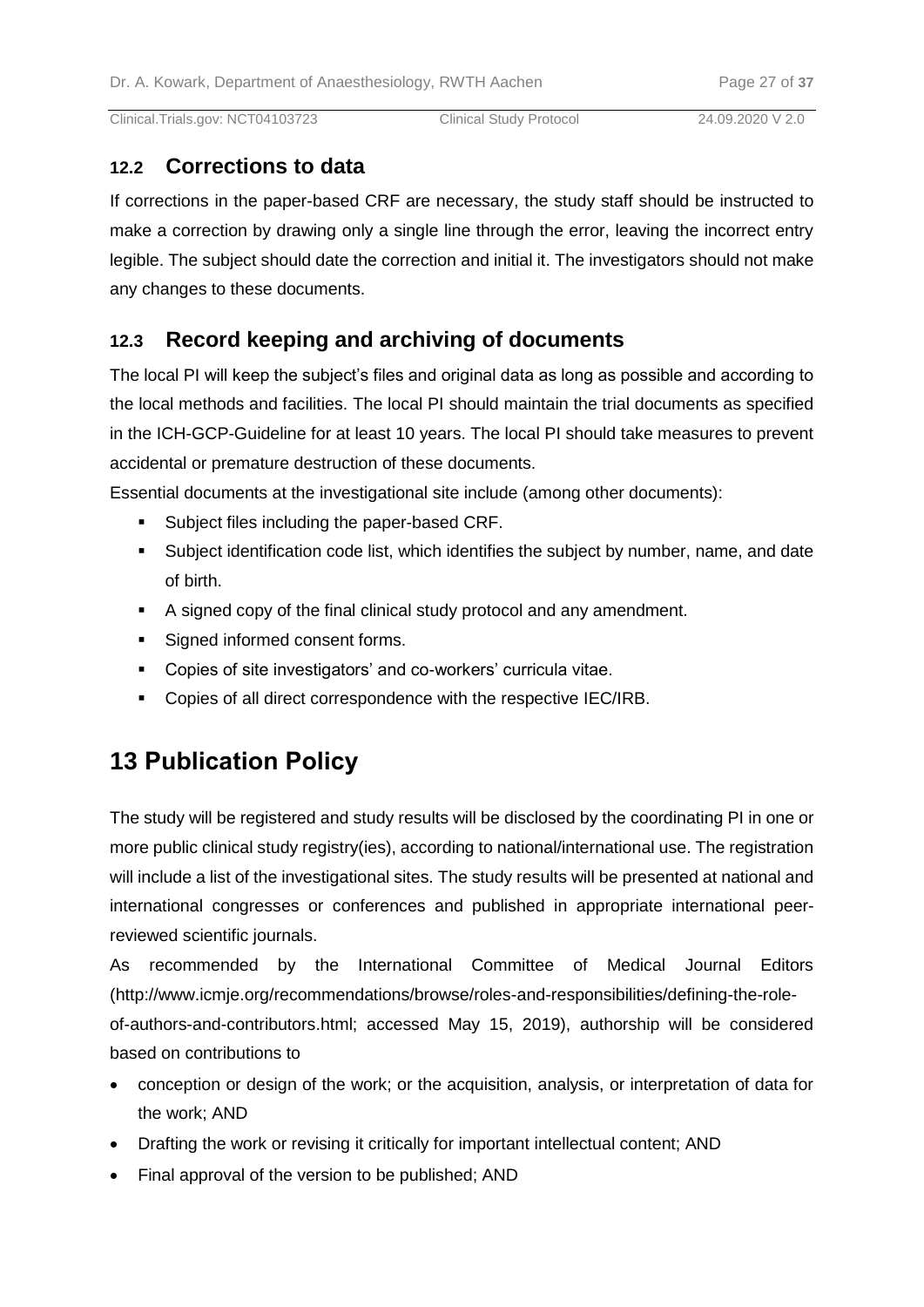Agreement to be accountable for all aspects of the work in ensuring that questions related to the accuracy or integrity of any part of the work are appropriately investigated and resolved.

Members of the Steering committee (SC) and the investigators, who fulfil those criteria and the below mentioned number of recruited and included patients (at least 75 per investigator) will be part of the Writing Group. The members of the Writing group and the "IMPACT Study group" will be authors of the publications derived from the IMPACT study. Each participating centre with at least 25 included and completely documented patients will be able to designate one collaborator. For each further 25 included and completely documented patients one more collaborator can be designated. These collaborators will be mentioned in the IMPACT Study group and will be trackable via PubMed. Each participating centre will be able to nominate one co-author for the writing group for each 75 included and documented patients. In line with the principles of data preservation and sharing, the steering committee will, after publication of the overall dataset, consider all reasonable requests to make the dataset available in whole or part for secondary analyses and scientific publication. The SC will consider proposals for secondary analyses on the basis of the scientific quality of the proposal. Proposals will need to be revised and approved by the SC prior to submission.

# **14 Finance and Insurance**

## **14.1 Financing**

This trial is funded by the DGAI and will be supported by the Department of Anaesthesiology, Medical Faculty RWTH Aachen, Germany.

## **14.2 Insurance**

Not applicable for this observational trial without any study-specific treatment.

# **15 Statement of compliance**

Investigational Site(s)

I have thoroughly read and reviewed the clinical study protocol. Having understood the requirements and conditions of the clinical study protocol, I agree to perform the clinical study according to the clinical study protocol, the case report form, ICH-GCP principles (EU Directive 2001/20/EG), the Declaration of Helsinki, and the respective IEC/IRB requirements.

I also agree to

sign this clinical study protocol before the study formally starts.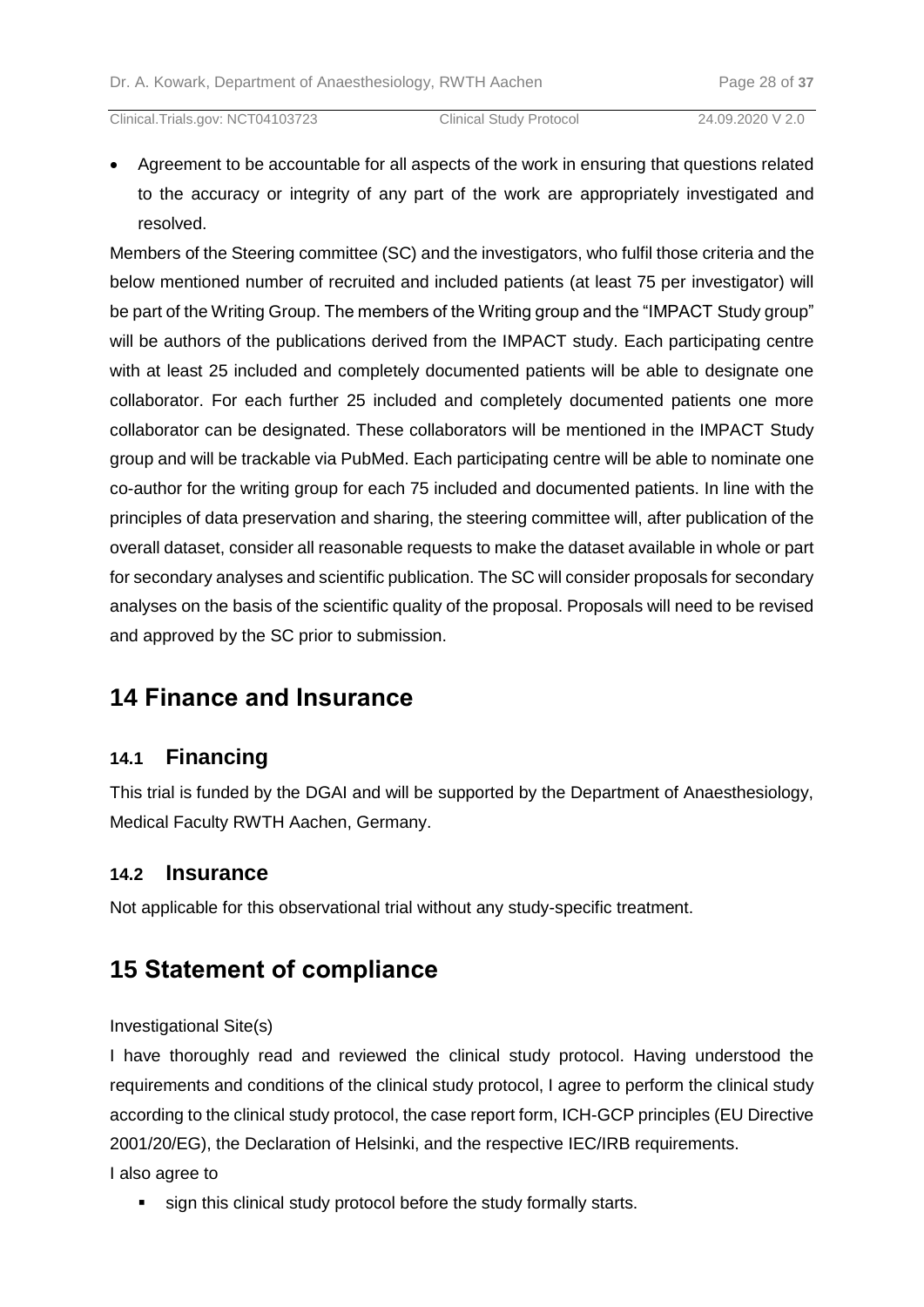- wait until I have received approval from the appropriate IEC/IRB before enrolling any patient in this study.
- obtain informed consent for all patients prior to any study-related action performed.
- permit study-related monitoring, audits, or IEC/IRB review.
- **EXE** ensure a timely response to any queries raised by the monitoring team

Furthermore, I understand that

- changes to the study protocol must be made in the form of an amendment that has the prior written approval of RWTH University and – as applicable – of the appropriate IEC/IRB.
- the content of the study protocol is confidential and proprietary to Medical Faculty, RWTH Aachen
- **•** with my signature below, I also acknowledge receipt of the study protocol.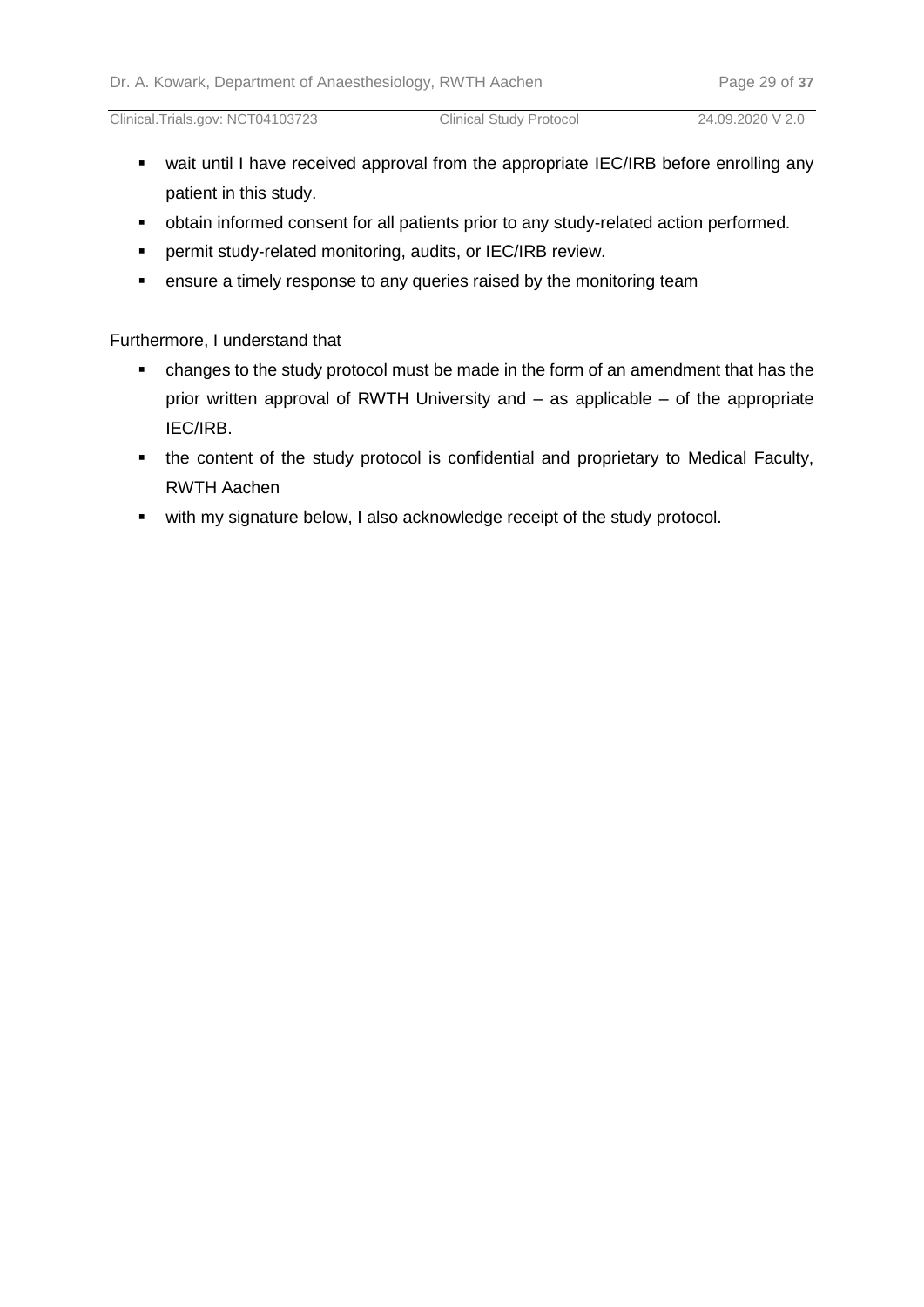# **16 Signatures**

The study protocol is accepted by

## **The Coordinating Investigator**

| PD Dr. med. Ana Kowark              | Aachen, 24.09.20 |
|-------------------------------------|------------------|
| Department of Anaesthesiology       | Kanche           |
| <b>Medical Faculty, RWTH Aachen</b> |                  |

#### **The Biostatistician**

| Dr. med. (HU) Andras Keszei<br><b>Translational &amp; Clinical Research</b><br>Aachen (CTC-A) | Aachen, |
|-----------------------------------------------------------------------------------------------|---------|
| <b>Medical Faculty, RWTH Aachen</b>                                                           |         |

## **Local Principal Investigator**

| Name, Department | City, Date |
|------------------|------------|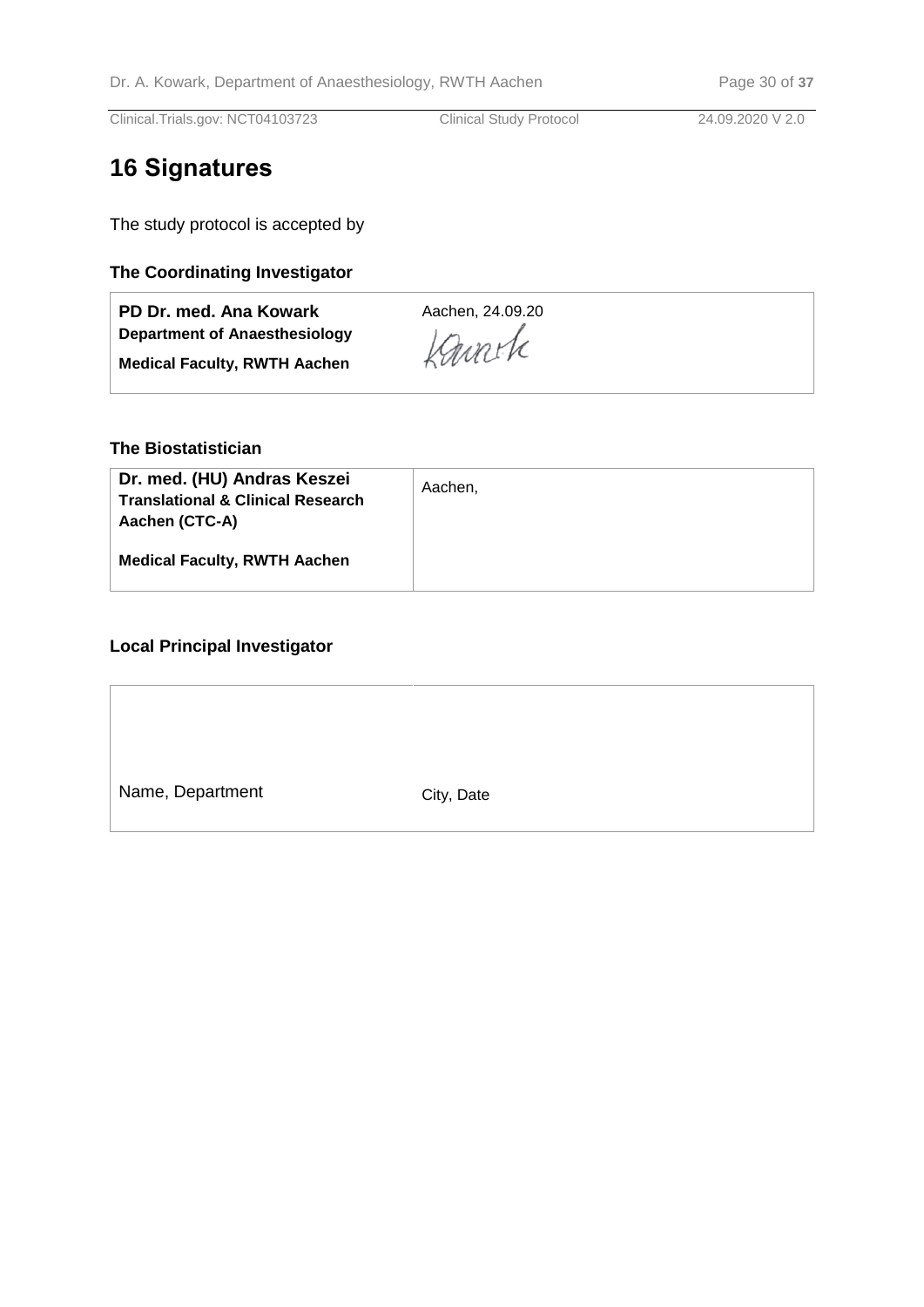# **17 References**

<span id="page-30-0"></span>1. Kiecolt-Glaser JK, Page GG, Marucha PT, MacCallum RC, Glaser R. Psychological influences on surgical recovery. Perspectives from psychoneuroimmunology. Am Psychol. 1998;53:1209-18.

<span id="page-30-1"></span>2. Pritchard MJ. Identifying and assessing anxiety in pre-operative patients. Nurs Stand. 2009;23:35-40.

<span id="page-30-2"></span>3. Van Grootven B, Detroyer E, Devriendt E, Sermon A, Deschodt M, Flamaing J, et al. Is preoperative state anxiety a risk factor for postoperative delirium among elderly hip fracture patients? Geriatr Gerontol Int. 2016;16:948-55.

<span id="page-30-3"></span>4. Machotta A, Schneider G. [Premedication with midazolam: indispensable and good?]. Anaesthesist. 2013;62:225-9.

5. Weinbroum AA, Szold O, Ogorek D, Flaishon R. The midazolam-induced paradox phenomenon is reversible by flumazenil. Epidemiology, patient characteristics and review of the literature. Eur J Anaesthesiol. 2001;18:789-97.

6. Obiora E, Hubbard R, Sanders RD, Myles PR. The impact of benzodiazepines on occurrence of pneumonia and mortality from pneumonia: a nested case-control and survival analysis in a population-based cohort. Thorax. 2013;68:163-70.

7. Sanders RD, Godlee A, Fujimori T, Goulding J, Xin G, Salek-Ardakani S, et al. Benzodiazepine augmented gamma-amino-butyric acid signaling increases mortality from pneumonia in mice. Crit Care Med. 2013;41:1627-36.

<span id="page-30-4"></span>8. Inouye SK, Westendorp RG, Saczynski JS. Delirium in elderly people. Lancet. 2014;383:911-22.

<span id="page-30-5"></span>9. Siddiqi N, Harrison JK, Clegg A, Teale EA, Young J, Taylor J, et al. Interventions for preventing delirium in hospitalised non-ICU patients. Cochrane Database Syst Rev. 2016;3:CD005563.

<span id="page-30-6"></span>10. Coburn M, Fahlenkamp A, Zoremba N, Schaelte G. Postoperative cognitive dysfunction: Incidence and prophylaxis. Anaesthesist. 2010;59:177-84; quiz 85.

<span id="page-30-7"></span>11. Sanders RD, Pandharipande PP, Davidson AJ, Ma D, Maze M. Anticipating and managing postoperative delirium and cognitive decline in adults. BMJ. 2011;343:d4331.

<span id="page-30-8"></span>12. Maurice-Szamburski A, Auquier P, Viarre-Oreal V, Cuvillon P, Carles M, Ripart J, et al. Effect of sedative premedication on patient experience after general anesthesia: a randomized clinical trial. JAMA. 2015;313:916-25.

<span id="page-30-9"></span>13. Walker KJ, Smith AF. Premedication for anxiety in adult day surgery. Cochrane Database Syst Rev. 2009:CD002192.

<span id="page-30-10"></span>14. Aldecoa C, Bettelli G, Bilotta F, Sanders RD, Audisio R, Borozdina A, et al. European Society of Anaesthesiology evidence-based and consensus-based guideline on postoperative delirium. Eur J Anaesthesiol. 2017;34:192-214.

<span id="page-30-11"></span>15. American Geriatrics Society Expert Panel on Postoperative Delirium in Older A. American Geriatrics Society abstracted clinical practice guideline for postoperative delirium in older adults. J Am Geriatr Soc. 2015;63:142-50.

<span id="page-30-12"></span>16. Saller T vDV, Hofman-Kiefer K, Zwißler B. Online-Umfrage zur Praxis der Prämedikation in Deutschland. Anästh Intensivmed 2016;57:S560.

<span id="page-30-13"></span>17. Podsiadlo D, Richardson S. The timed "Up & Go": a test of basic functional mobility for frail elderly persons. J Am Geriatr Soc. 1991;39:142-8.

<span id="page-30-14"></span>18. Berth H, Petrowski K, Balck F. The Amsterdam Preoperative Anxiety and Information Scale (APAIS) - the first trial of a German version. Psychosoc Med. 2007;4:Doc01.

<span id="page-30-15"></span>19. Bilimoria KY, Liu Y, Paruch JL, Zhou L, Kmiecik TE, Ko CY, et al. Development and evaluation of the universal ACS NSQIP surgical risk calculator: a decision aid and informed consent tool for patients and surgeons. J Am Coll Surg. 2013;217:833-42 e1-3.

<span id="page-30-16"></span>20. Charlson ME, Pompei P, Ales KL, MacKenzie CR. A new method of classifying prognostic comorbidity in longitudinal studies: development and validation. J Chronic Dis. 1987;40:373-83.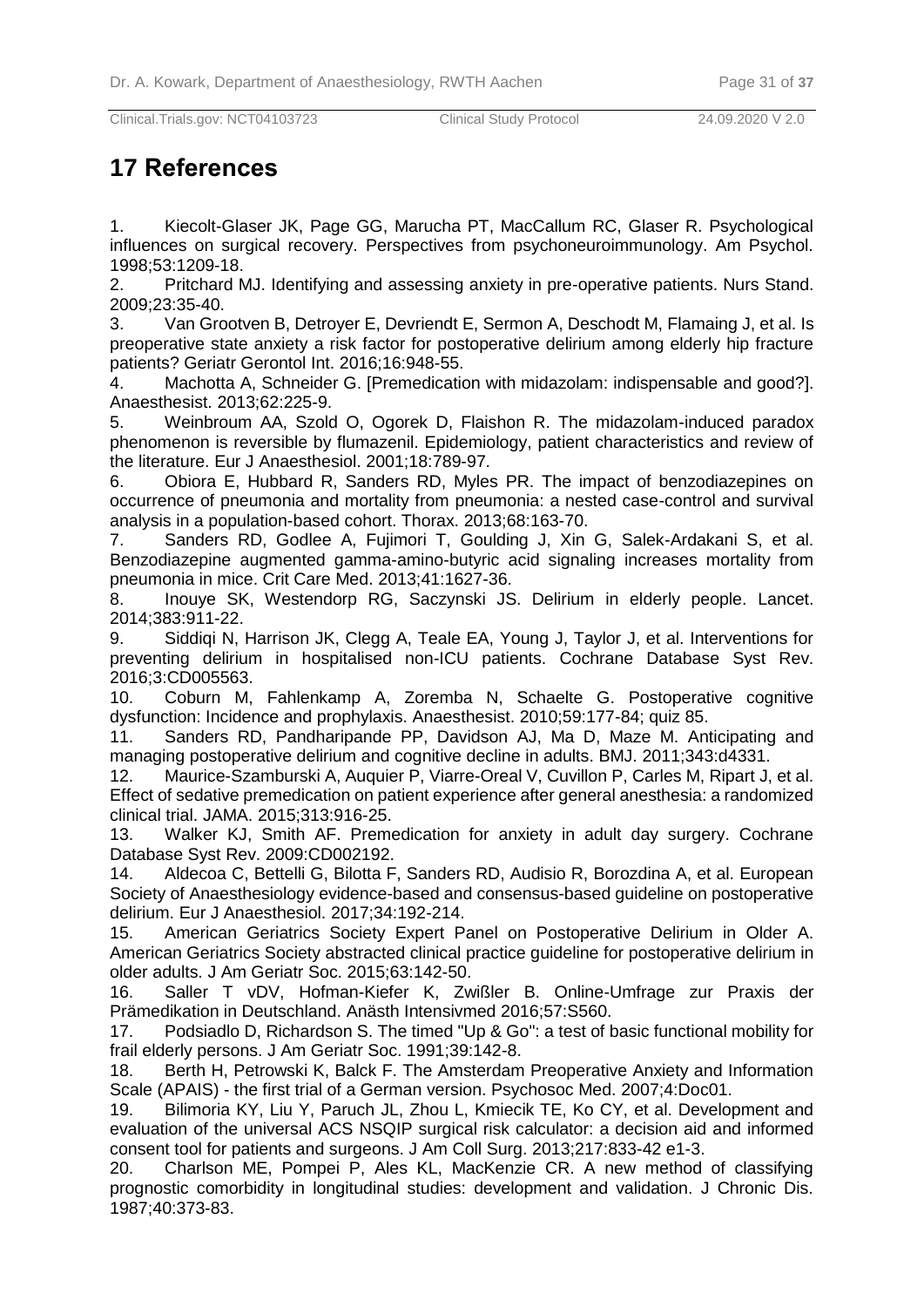<span id="page-31-0"></span>21. Inouye SK, van Dyck CH, Alessi CA, Balkin S, Siegal AP, Horwitz RI. Clarifying confusion: the confusion assessment method. A new method for detection of delirium. Ann Intern Med. 1990;113:941-8.

<span id="page-31-1"></span>22. EuroQol G. EuroQol--a new facility for the measurement of health-related quality of life. Health Policy. 1990;16:199-208.

<span id="page-31-2"></span>23. Alagiakrishnan K, Marrie T, Rolfson D, Coke W, Camicioli R, Duggan D, et al. Simple cognitive testing (Mini-Cog) predicts in-hospital delirium in the elderly. J Am Geriatr Soc. 2007;55:314-6.

<span id="page-31-3"></span>24. Oresanya LB, Lyons WL, Finlayson E. Preoperative assessment of the older patient: a narrative review. JAMA. 2014;311:2110-20.

<span id="page-31-4"></span>25. Bauer M, Bohrer H, Aichele G, Bach A, Martin E. Measuring patient satisfaction with anaesthesia: perioperative questionnaire versus standardised face-to-face interview. Acta Anaesthesiol Scand. 2001;45:65-72.

<span id="page-31-5"></span>26. Ely EW, Inouye SK, Bernard GR, Gordon S, Francis J, May L, et al. Delirium in mechanically ventilated patients: validity and reliability of the confusion assessment method for the intensive care unit (CAM-ICU). JAMA. 2001;286:2703-10.

<span id="page-31-6"></span>27. Mehta RL, Kellum JA, Shah SV, Molitoris BA, Ronco C, Warnock DG, et al. Acute Kidney Injury Network: report of an initiative to improve outcomes in acute kidney injury. Crit Care. 2007;11:R31.

<span id="page-31-7"></span>28. Brookes ST, Whitely E, Egger M, Smith GD, Mulheran PA, Peters TJ. Subgroup analyses in randomized trials: risks of subgroup-specific analyses; power and sample size for the interaction test. J Clin Epidemiol. 2004;57:229-36.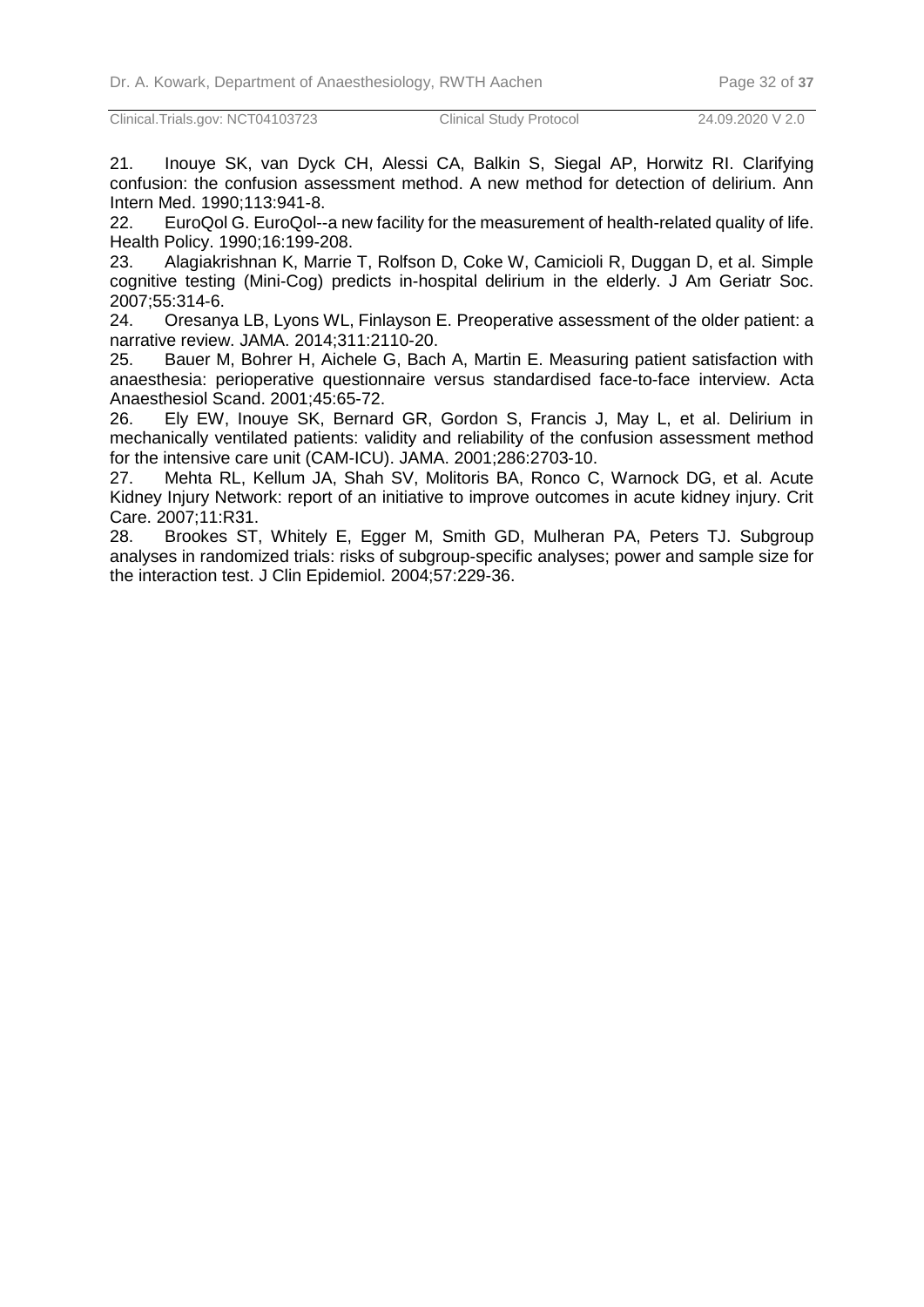# **18 Figure 1**

Figure 1 according to the SPIRIT Statement

|                                                                                                                   | <b>Enrolment</b> | Intraope<br>rative | Postoperative  |                         |                  |  |  |  |
|-------------------------------------------------------------------------------------------------------------------|------------------|--------------------|----------------|-------------------------|------------------|--|--|--|
| Visit**                                                                                                           | 0                | $\mathbf{1}$       | $\overline{2}$ | $\overline{\mathbf{3}}$ | $\boldsymbol{4}$ |  |  |  |
| <b>ENROLMENT:</b>                                                                                                 |                  |                    |                |                         |                  |  |  |  |
| <b>Eligibility screen</b>                                                                                         | X                |                    |                |                         |                  |  |  |  |
| <b>Informed consent</b>                                                                                           | X                |                    |                |                         |                  |  |  |  |
| <b>ASSESSMENTS:</b>                                                                                               |                  |                    |                |                         |                  |  |  |  |
| Patients' demographics and medical<br>history (age, gender, weight, height, BMI,<br>smoking status, alcohol, ASA) | X                |                    |                |                         |                  |  |  |  |
| Cognitive testing (Mini Cog (V1+3)                                                                                | X                |                    |                | X                       |                  |  |  |  |
| Delirium testing (CAM)                                                                                            | X                |                    |                | X                       |                  |  |  |  |
| <b>Anxiety (APAIS)</b>                                                                                            | X                | X                  |                |                         |                  |  |  |  |
| Quality of Life (EQ-5D-5L)                                                                                        | X                |                    |                |                         | X                |  |  |  |
| <b>Functional status of independency</b>                                                                          | X                |                    |                |                         | X                |  |  |  |
| Pain (NRS)                                                                                                        | X                | $\mathsf{X}$       | X              | X                       |                  |  |  |  |
| <b>Sleeping quality (NRS)</b>                                                                                     | X                |                    |                |                         |                  |  |  |  |
| Well-being (NRS)                                                                                                  | X                | X                  | X              | X                       |                  |  |  |  |
| <b>Patient cooperation (NRS)</b>                                                                                  |                  | X                  |                |                         |                  |  |  |  |
| Frailty (Timed up & go test, history of falls,<br>weight loss)                                                    | X                |                    |                |                         |                  |  |  |  |
| <b>Nausea and vomiting</b>                                                                                        |                  |                    | X              |                         |                  |  |  |  |
| <b>Amnesia</b>                                                                                                    |                  |                    |                | X                       |                  |  |  |  |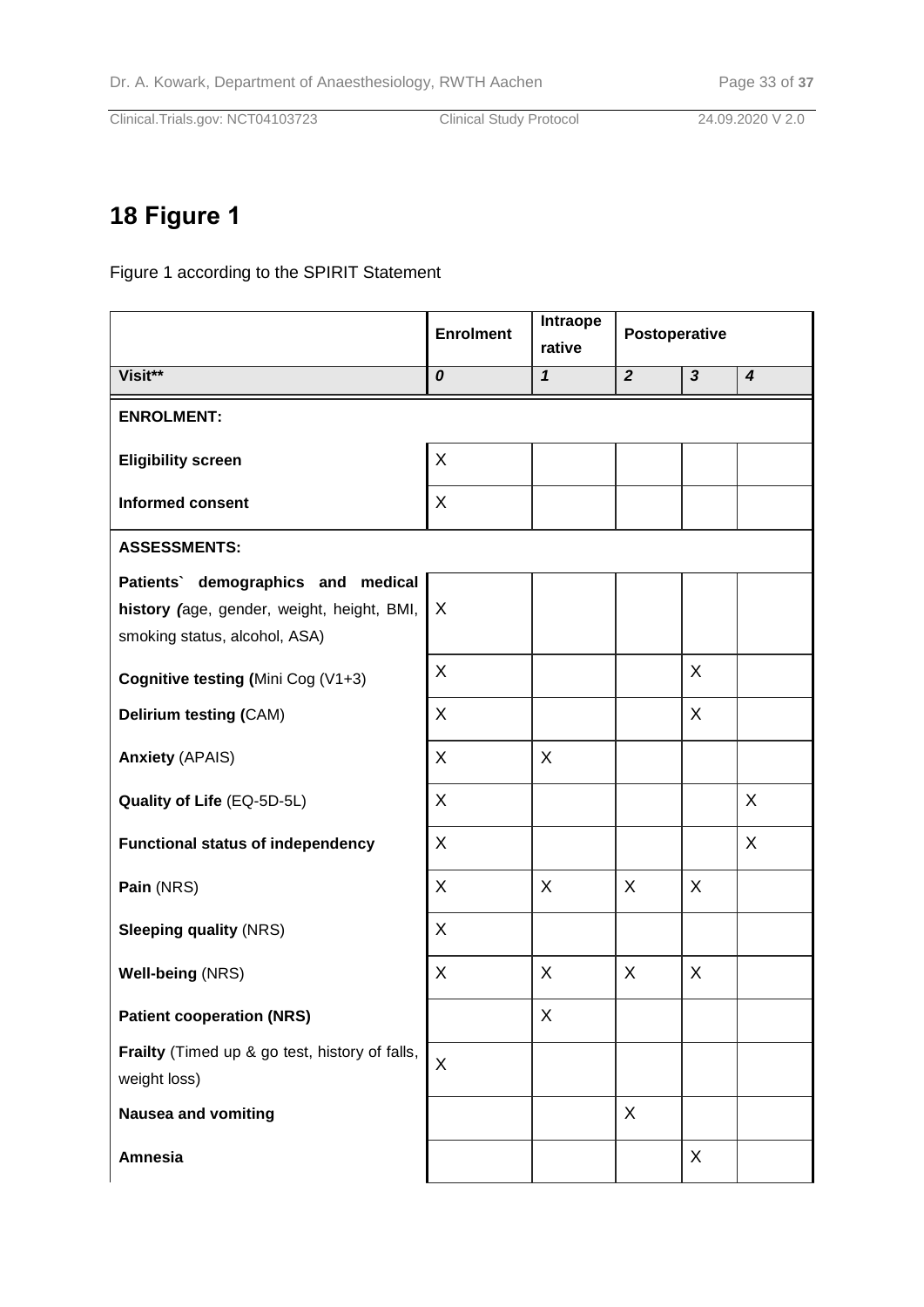|                                                                                                               | <b>Enrolment</b> | Intraope<br>rative | Postoperative  |                |                  |
|---------------------------------------------------------------------------------------------------------------|------------------|--------------------|----------------|----------------|------------------|
| Visit**                                                                                                       | 0                | $\mathbf{1}$       | $\overline{2}$ | $\overline{3}$ | $\boldsymbol{4}$ |
| Laboratory values, only if routinely done                                                                     |                  |                    |                |                |                  |
| (Haematocrit,<br>haemoglobin,<br>creatinine,                                                                  | $(X)$ ***        |                    |                |                |                  |
| albumin)                                                                                                      |                  |                    |                |                |                  |
| <b>Predefined complications</b>                                                                               |                  | X                  | X              |                | X                |
| Anaesthesia related data (Drugs, type,<br>duration, extubation-time)                                          |                  | X                  |                |                |                  |
| Surgery related data (Duration, kind and<br>severity)                                                         |                  | X                  |                |                |                  |
| Rescue midazolam application                                                                                  |                  | X                  |                |                |                  |
| Patients vital data (SpO <sub>2</sub> , RR <sub>sys</sub> , HR)                                               | $(X)$ ***        | X                  | X              |                |                  |
| <b>Bauer satisfaction questionnaire</b>                                                                       |                  |                    |                | X              |                  |
| <b>Mortality</b>                                                                                              |                  |                    |                |                | X                |
| Postoperative<br>serious<br>cardiac<br>or<br>pulmonary complications, acute stroke,<br>or acute kidney injury |                  |                    |                |                | X                |
| <b>Hospital length of stay</b>                                                                                |                  |                    |                |                | X                |
| <b>ICU length of stay</b>                                                                                     |                  |                    |                |                | X                |

APAIS, Amsterdam Preoperative Anxiety and Information Scale; ASA, American Society of Anaesthesiologists physical status; BMI, body mass index; CAM, Confusion Assessment Method; EQ-5D-5L, health-related quality of life assessment; ICU, intensive care unit; NRS, numeric rating scale; RRsys, systolic blood pressure; SpO2, peripheral oxygen saturation.

\*\*Visit 0: Preoperative screening and baseline visit, Visit 1: Surgery day: pre-and intraoperative, Visit 2: Surgery day: postoperative, Visit 3: first postoperative day; Visit 4: 30<sup>th</sup> postoperative day

\*\*\* if done in clinical routine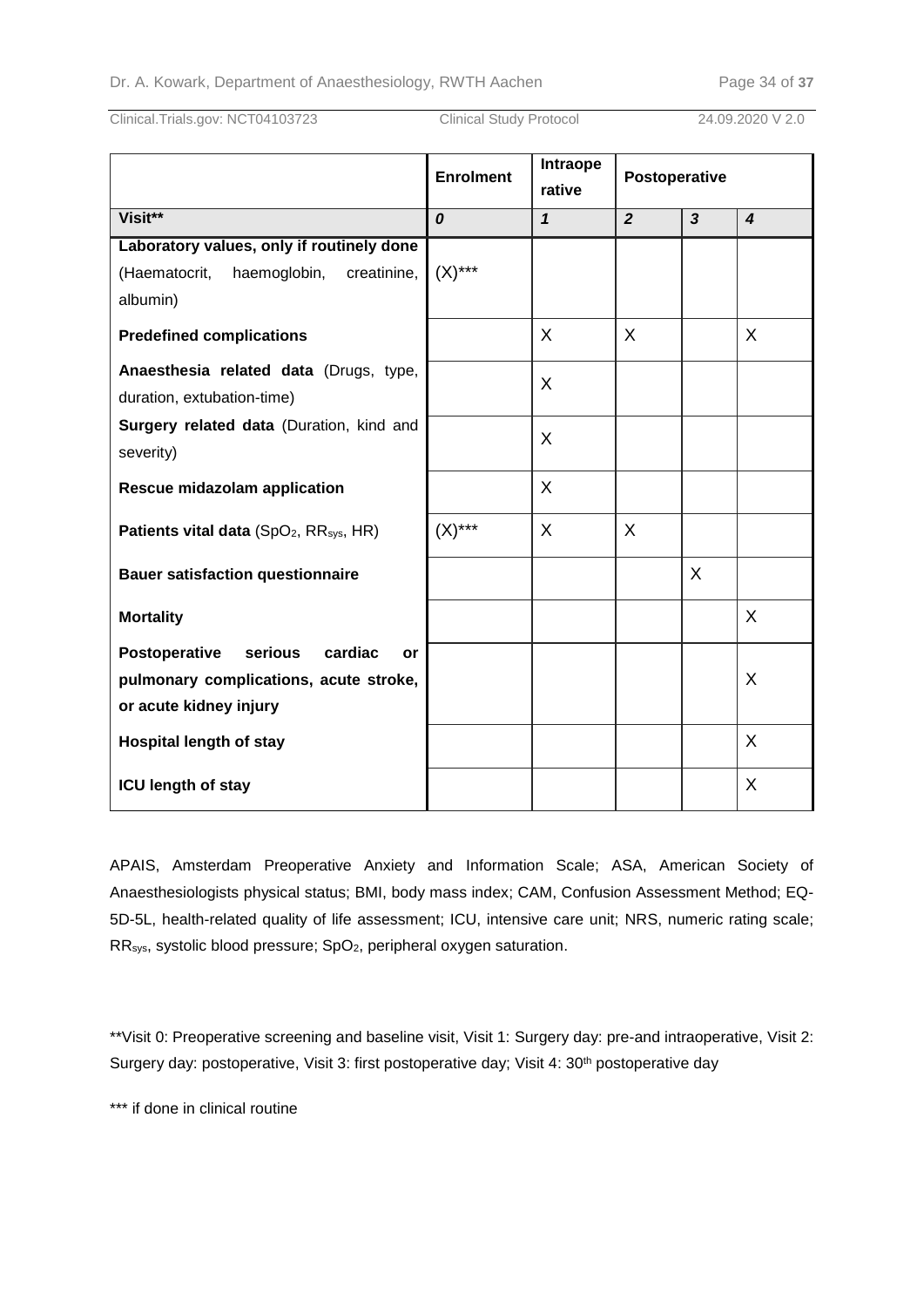## **19Appendix 1**

## **Influence of preexisting cardiovascular comorbidity on the impact on anxiety – a sub-study of IMPACT**

**IMPACT - Impact of premedication on anxiety: a multi-centre prospective observational cohort study**

M. Nordine, J. Heeschen, R.F. Trauzeddel, S. Treskatsch

Klinik für Anästhesiologie m. S. operative Intensivmedizin Charité Campus Benjamin Franklin Charité - Universitätsmedizin Berlin Hindenburgdamm 30 12203 Berlin

#### **Rationale**

Due to increased life expectancy and age, the prevalence of cardiovascular comorbidity in the population is rising [1]. Therefore, the number of patients with pre-existing cardiovascular comorbidity undergoing surgery is growing [2] resulting in an increased propensity for perioperative complications and mortality [3, 4]. The existence of baseline cardiovascular comorbidities may inherently lead to a higher pre-operative anxiety level, inducing a sympathoadrenergic stress response prior to and during surgery. This stress response can increase oxygen consumption  $(D_2)$  of vital organ systems, in which an already compromised cardiovascular system may not effectively match  $0<sub>2</sub>$  supply and demand, thus promoting systemic inflammation [1, 5]. On the other hand, the preoperative use of benzodiazepines to counteract anxiety has been linked with perioperative complications, especially post-operative delirium [6]. Post-operative delirium is also associated with increased post-operative mortality amongst cardiovascular risk patients [7]. Furthermore, pre-operative anxiety can affect hemodynamic functioning via alterations in autonomic function, which impacts the amount of anaesthetic needed during surgery [8]. Increased dosages in anesthetic medications during surgery can compromise cardiovascular function requiring vasoactive therapy, post-operative mechanical ventilation and intensive care unit stay.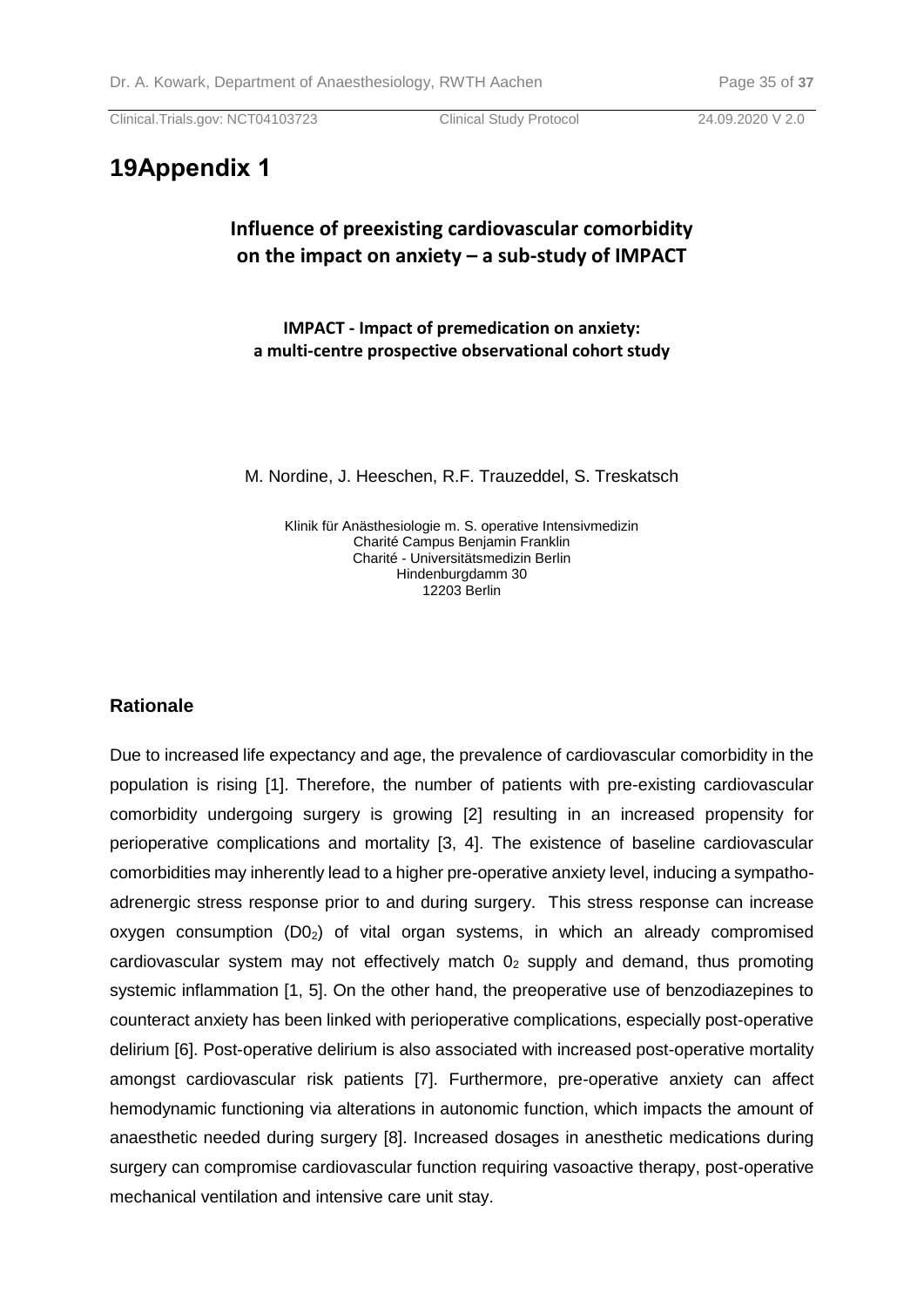Until now, no study has undertaken the task of specifically analysing the influence of preoperative anxiety and premedication amongst patients with pre-existing cardiovascular comorbidity, and if this pre-operative anxiety affects the course of anaesthesia as well as postoperative outcomes.

We thus aim to perform a comprehensive cardiovascular risk stratification (including noninvasive transthoracic echocardiography (TTE), etc.) in patients included in the upcoming IMPACT trial. Furthermore, these patients will receive a 1 day, 5 day, and 30 day postoperative follow-up on day 1, 5, and 30. We hypothesize that the pre-existence of cardiovascular comorbidity combined with pre-operative anxiety can negatively impact the perioperative time period, and CHF patients with pre-operative anxiety require a heightened level of attention as well as an individualized anaesthetic regime.

#### **Methods**

We aim to perform comprehensive cardiovascular risk stratification in patients included in the IMPACT trial. Any centre that participates in the IMPACT trial can participate in this sub study, if the patients consent for the sub-study. The following items shall be documented additionally:

a) Baseline, pre-operative period:

Rhythm disturbances Hyperlipidemia Diabetes mellitus (insulin dependent) Chronic kidney disease / plasma creatinine / estimated GFR Revised Cardiac Risk index Metabolic equivalents (MET) Transthoracic echocardiography (LVEF, diastolic function; RV Function; valve function)

b) OR, intra-operative period:

Heart rhythm on arriving in the induction area Clinical symptoms (dyspnoea, APS) on arriving in the induction area Perioperative need for vasoactive treatment / highest dose

c) Postoperative / Follow up:

Complications (Clavidien classification) Unexpected ICU admission